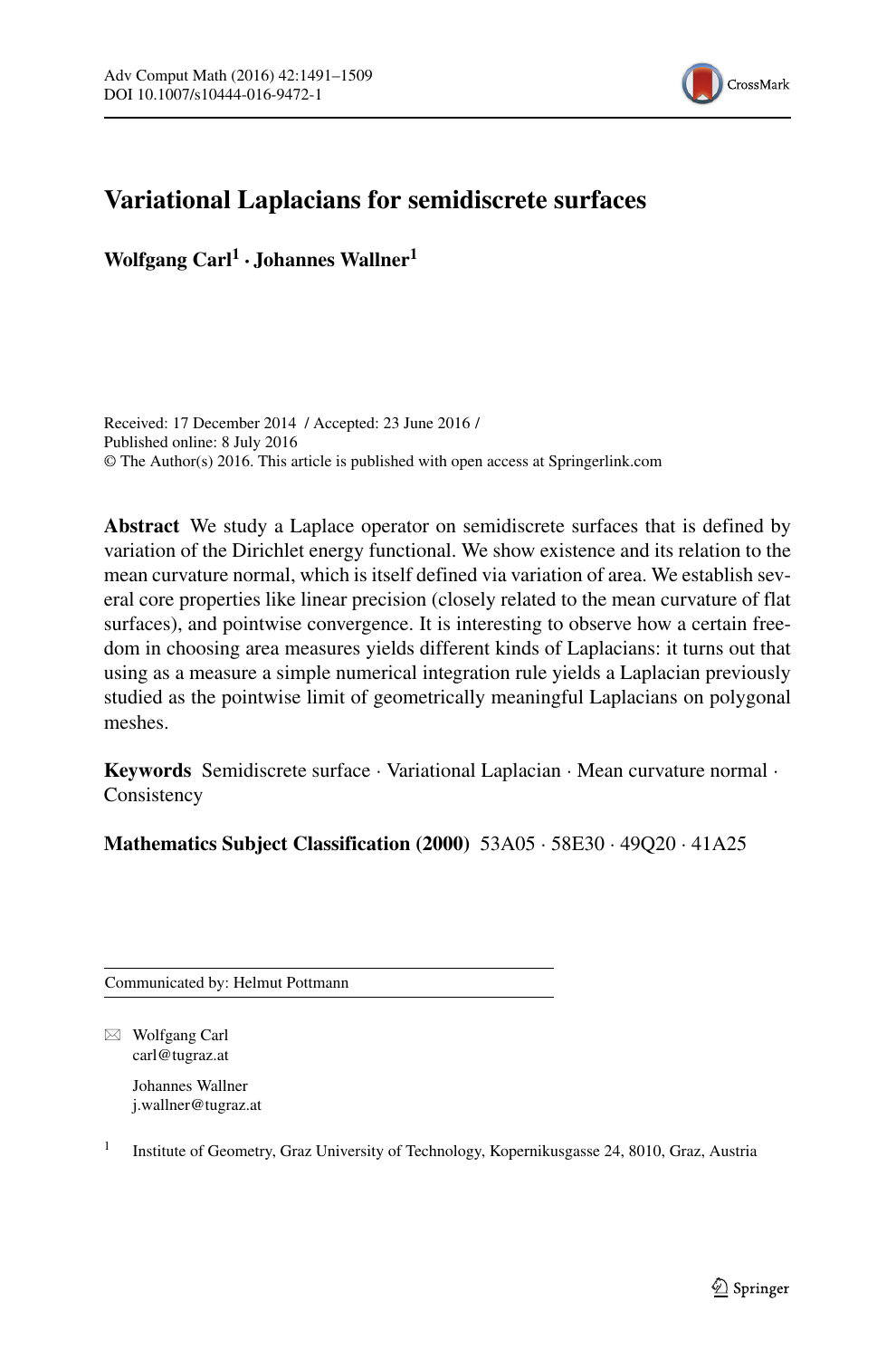# **1 Introduction and preliminaries**

## **1.1 Introduction**

The Laplace-Beltrami operator  $\Delta = -$  div  $\circ$  grad on smooth surfaces and Riemannian manifolds is an extremely well investigated differential operator, which plays an essential role in many fields including applications. A main strength lies in Riemannian geometry, but it is also relevant to the elementary differential geometry of surfaces in three-dimensional space, e.g. via the equation  $\Delta$ id =  $-2H$ **n** that relates the Laplacian to the mean curvature and unit normal vector field. Its intrinsic nature makes it very useful for computational applications in geometry processing, see e.g. [\[16\]](#page-18-0), and it has therefore been extensively discretized. Discrete Laplace operators defined on triangulations share characteristics with graph Laplacians, but ideally maintain as many of the core properties of the original Laplace-Beltrami operator as possible. For contributions to this topic see e.g.  $[1-3, 11, 12]$  $[1-3, 11, 12]$  $[1-3, 11, 12]$  $[1-3, 11, 12]$  $[1-3, 11, 12]$ . Another important aspect of discretizations is a suitable convergence behavior, see e.g. [\[18,](#page-18-3) [20,](#page-18-4) [21\]](#page-18-5).

A powerful tool to derive Laplace operators on more general surfaces arises from the calculus of variations. The Laplacian of Riemannian geometry can be seen as gradient of the Dirichlet energy, which leads to the famous "cotangent formula" Laplacian on triangle meshes, see e.g.  $[8, 12]$  $[8, 12]$  $[8, 12]$ . The variational approach is also particularly suited to study the mean curvature normal  $H = Hn$ , which has an interpretation as the gradient vector field of the area functional.

In this paper we follow the variational approach. Our aim is to define meaningful Laplacians on semidiscrete parametric surfaces, which are represented by a point depending on one continuous and one discrete variable. The reader is reminded that semidiscrete objects occur in the classical theory of transformations of surfaces. For a systematic and unified treatment of continuous and semidiscrete surfaces as limits of a discrete master theory we refer to the textbook [\[4\]](#page-17-2). The lowest-dimensional case, i.e., 2-dimensional surfaces, has been investigated from various viewpoints. The semidiscrete incarnation of conjugate surfaces is studied by [\[13\]](#page-18-7) where piecewise-developable surfaces (including circular and conical semidiscrete surfaces) are considered from the computational viewpoint. Curvatures, in analogy to polyhedral surfaces, are the topic of [\[10\]](#page-18-8). Asymptotic surfaces and especially K-surfaces are investigated by [\[17\]](#page-18-9). The present paper however, is not concerned with any special class of semidiscrete surfaces.

## *1.1.1 Outline and results*

In Section [2](#page-4-0) we define a Laplace operator on semidiscrete surfaces by a variational principle, namely as gradient of an appropriate Dirichlet energy functional. We show that this gradient exists and provide a closed-form expression for the semidiscrete Laplacian in Theorem 1. It turns out that there is quite some freedom in the choice of the particular  $L^2$  space which is basic to the concepts of both gradient and Dirichlet energy. Section [3](#page-9-0) investigates the gradient of the area functional to gain a semidiscrete mean curvature normal, and establishes the relation  $\Delta$ id = −2**H** for the semidiscrete case (Theorem 2), which in turn implies that linear functions on flat surfaces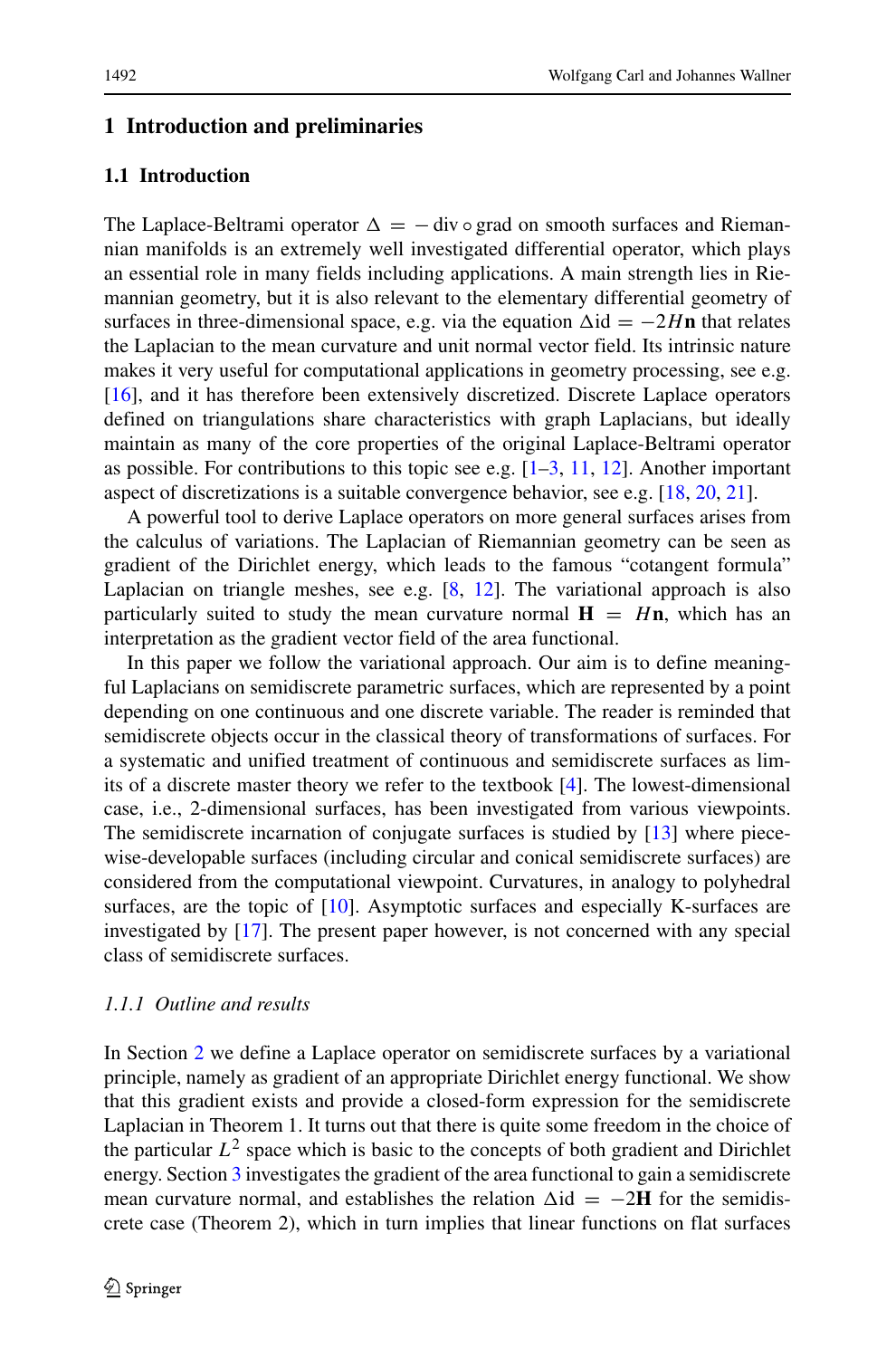are in the kernel of the Laplacian (i.e., the linear precision property). Section [4](#page-11-0) discusses further properties like locality, symmetry, positive semidefiniteness, and lack of a maximum principle. The last section deals with pointwise convergence of the semidiscrete Laplacian towards the Laplace-Beltrami operator on smooth surfaces (Theorem 3).

#### <span id="page-2-0"></span>**1.2 Variational properties of the Laplacian**

The Laplace-Beltrami operator  $\Delta_M$  on a Riemannian manifold M can be defined via the Dirichlet energy functional

$$
E(u) = \frac{1}{2} \int_{\mathcal{M}} ||\nabla u||^2 dV, \quad u \in C^2(\mathcal{M}, \mathbb{R}).
$$

It is then given as the gradient of the Dirichlet energy,

$$
\Delta_{\mathcal{M}} = \nabla E,
$$

which means that for smooth test functions  $u$ , and all smooth 1-parameter variations *u*<sub>ξ</sub> of *u*, with the property that  $\frac{\partial u_{\xi}}{\partial \xi}\Big|_{\xi=0}$ is compactly supported, we have

$$
\left. \frac{d}{d\xi} E(u_{\xi}) \right|_{\xi=0} = \left\langle \Delta_{\mathcal{M}} u, \left. \frac{\partial u_{\xi}}{\partial \xi} \right|_{\xi=0} \right\rangle_{L^2}
$$

(with the usual definition  $\langle f, g \rangle_{L^2} = \int_{\mathcal{M}} f(x)g(x) dV(x)$ ; see [\[9,](#page-18-10) pp. 89–94]). This relation is basic to the generalization of the Laplace-Beltrami operator to discrete surfaces and will also be used in the present paper. Recall that for a surface  $M$ embedded in  $\mathbb{R}^3$ , the Laplace operator has a remarkable connection to the mean curvature normal. Applying the Laplacian component-wise to the identity mapping  $id_M$ , we get

$$
\Delta_{\mathcal{M}}\mathrm{id}_{\mathcal{M}}=-2\mathbf{H}
$$

(see [\[7,](#page-18-11) p. 22]), where the mean curvature normal  $H = Hn$  is a unit normal vector **n** on  $M$  scaled by the corresponding mean curvature  $H$ . Observe that **H** is independent of the particular choice of **n**, as the sign of *H* depends on the direction of **n**. This vector field likewise has a variational definition, namely

$$
-2\mathbf{H} = \nabla \text{area}(\mathcal{M}), \text{ i.e., } \frac{d}{d\xi} \text{ area}(p_{\xi}(\mathcal{M})) \bigg|_{\xi=0} = \left\langle -2\mathbf{H}, \frac{\partial p_{\xi}}{\partial \xi} \bigg|_{\xi=0} \right\rangle_{L^2(\mathcal{M}, \mathbb{R}^3)}
$$

for every smooth 1-parameter variation  $p_{\xi}: \mathcal{M} \to \mathbb{R}^3$  with  $p_0 = id_{\mathcal{M}}$  (see [\[7,](#page-18-11) p. 7]). Here,  $\text{area}(\mathcal{M}) = \int_{\mathcal{M}} 1 dV$  and  $\langle f, g \rangle_{L^2(\mathcal{M}, \mathbb{R}^3)} = \int_{\mathcal{M}} \langle f(x), g(x) \rangle dV(x)$ .

#### **1.3 Semidiscrete surfaces**

The semidiscrete surfaces which constitute our object of study are mappings of the form

$$
x: U \to V : (k, t) \to x(k, t), \quad \text{with } U \subset \mathbb{Z} \times \mathbb{R} \text{ open},
$$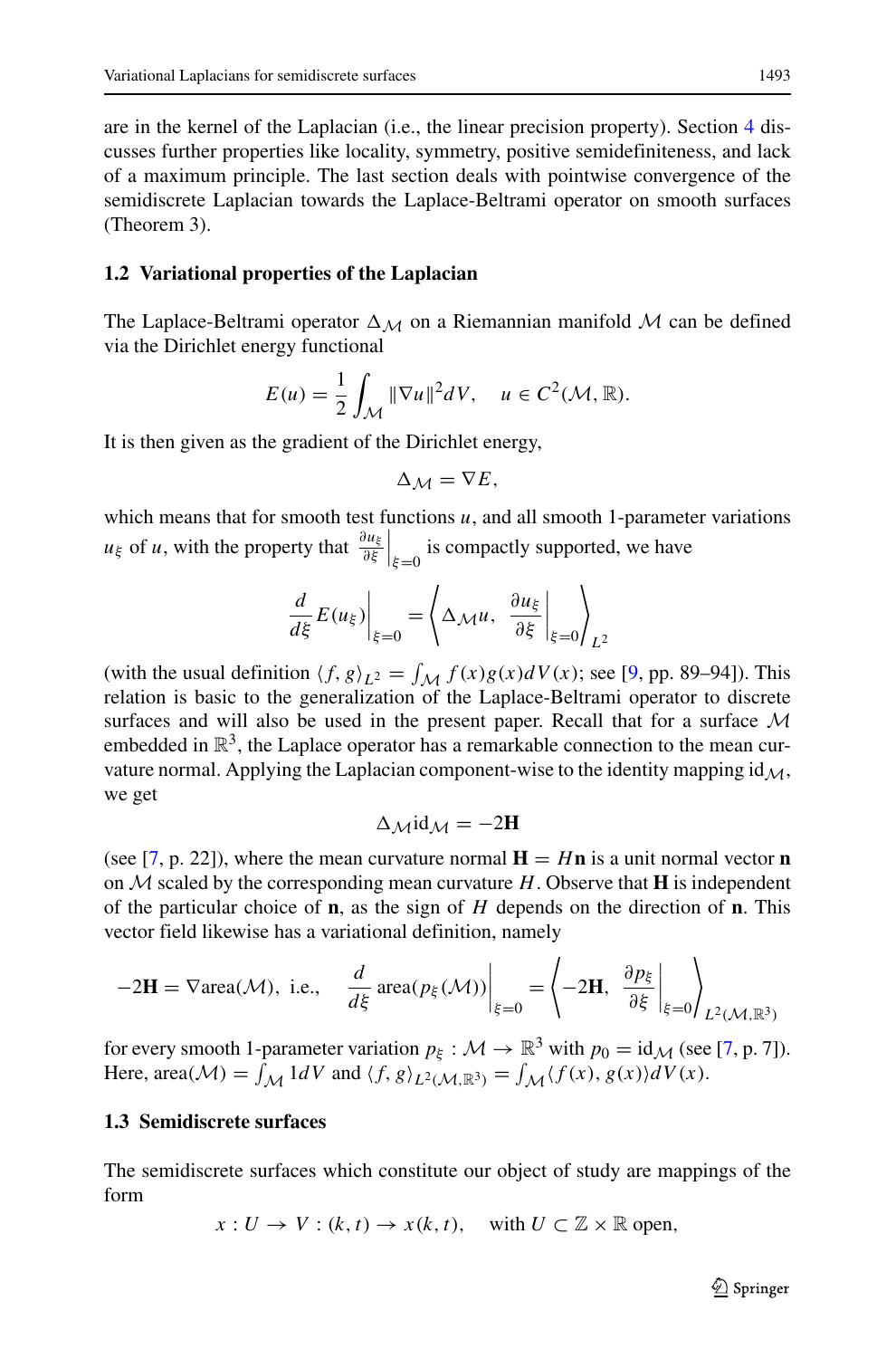and where *V* is a vector space equipped with a positive definite scalar product  $\langle \cdot, \cdot \rangle_V$ . Throughout this paper we assume that  $x$  is at least twice continuously differentiable in the second argument, and we denote the corresponding set of mappings by  $C<sub>sd</sub><sup>2</sup>(U, V)$ . Accordingly, the set of semidiscrete functions that are merely continuous in the second argument is denoted by  $C_{sd}(U, V)$ . With the help of the canonical hat function  $\varphi(s) := \max\{1 - |s|, 0\}$ , we extend *x* to a mapping, again called *x*,

<span id="page-3-0"></span>
$$
x: \widehat{U} \to V : (s, t) \mapsto \sum_{k: (k,t) \in U} \varphi(s-k)x(k,t), \tag{1}
$$

where the domain  $\widehat{U}$  is constructed as a disjoint union of strips  $U_k \subset \mathbb{R}^2$ , each strip being defined as

<span id="page-3-1"></span>
$$
U_k := \bigcup_{t: (k,t) \in U \, \wedge \, (k+1,t) \in U} [k, k+1] \times \{t\}.
$$
 (2)

In the non-degenerate case, this procedure converts a sequence of curves into a piecewise-ruled surface, connecting corresponding points  $x(k, t)$  and  $x(k+1, t)$  by straight line segments. For each pair of successive curves  $x(k, \cdot)$  and  $x(k + 1, \cdot)$  there is a ruled surface strip, which is treated separately from the others as far as the domain of definition is concerned. This procedure does not alter the values  $x(s, t)$  where  $s$ happens to equal an integer  $k \in \mathbb{Z}$ ;  $x(s, t)$  has the same value regardless of the question if *s* is considered as an element of  $[k - 1, k]$  or as an element of  $[k, k + 1]$ . We call the procedure of converting a semidiscrete surface  $x(k, t)$  to a piecewise-ruled surface  $x(s, t)$  an "extension", even if *U* is not a subset of *U*.

In order to make the upcoming formulas shorter and thus better readable, we set up the following notation. For the derivatives of  $x(k, t)$  with respect to the variable  $t$ , we write  $x'$ ,  $x''$ , and so forth. Finite differences in the discrete direction are denoted by

$$
\delta x(s, t) := x(k + 1, t) - x(k, t), \quad \text{for } s \in [k, k + 1].
$$

Note that in contrast to *x* itself, the discrete derivative  $\delta x$  does have different values for  $s = k \in \mathbb{Z}$ , depending on whether *s* is thought to be contained in  $[k-1, k]$  or in  $[k, k + 1]$ . We resolve this ambiguity by always making it clear which of the two corresponding surface strips we are considering.

We call a semidiscrete surface *regular*, if all its surface strips are regular in the usual sense, i.e., if

$$
\{\delta x(s,t), x'(s,t)\}, \quad s \in [k, k+1]
$$

is linearly independent throughout. Moreover, we call  $(k, t) \in U$  an *inner point*, if

$$
\{k-1, k, k+1\} \times (t-\varepsilon, t+\varepsilon) \subset U,
$$

for some *ε >* 0. Otherwise it is called a *boundary point*. The set of inner points of *U* will be denoted by *U*inn.

Note that we do not make any assumptions on the embeddedness of the surfaces we study. Later, when considering a real-valued function "*u*" on a semidiscrete surface *x*, we regard it as defined in *U* rather than in  $x(U)$ . Such a function *u* therefore formally is a semidiscrete surface in its own right and we use the same notation as for the surface *x*. We call *u smooth*, if it is at least twice continuously differentiable in the second argument, i.e., if  $u \in C<sub>sd</sub><sup>2</sup>(U, \mathbb{R})$ .

 $\textcircled{2}$  Springer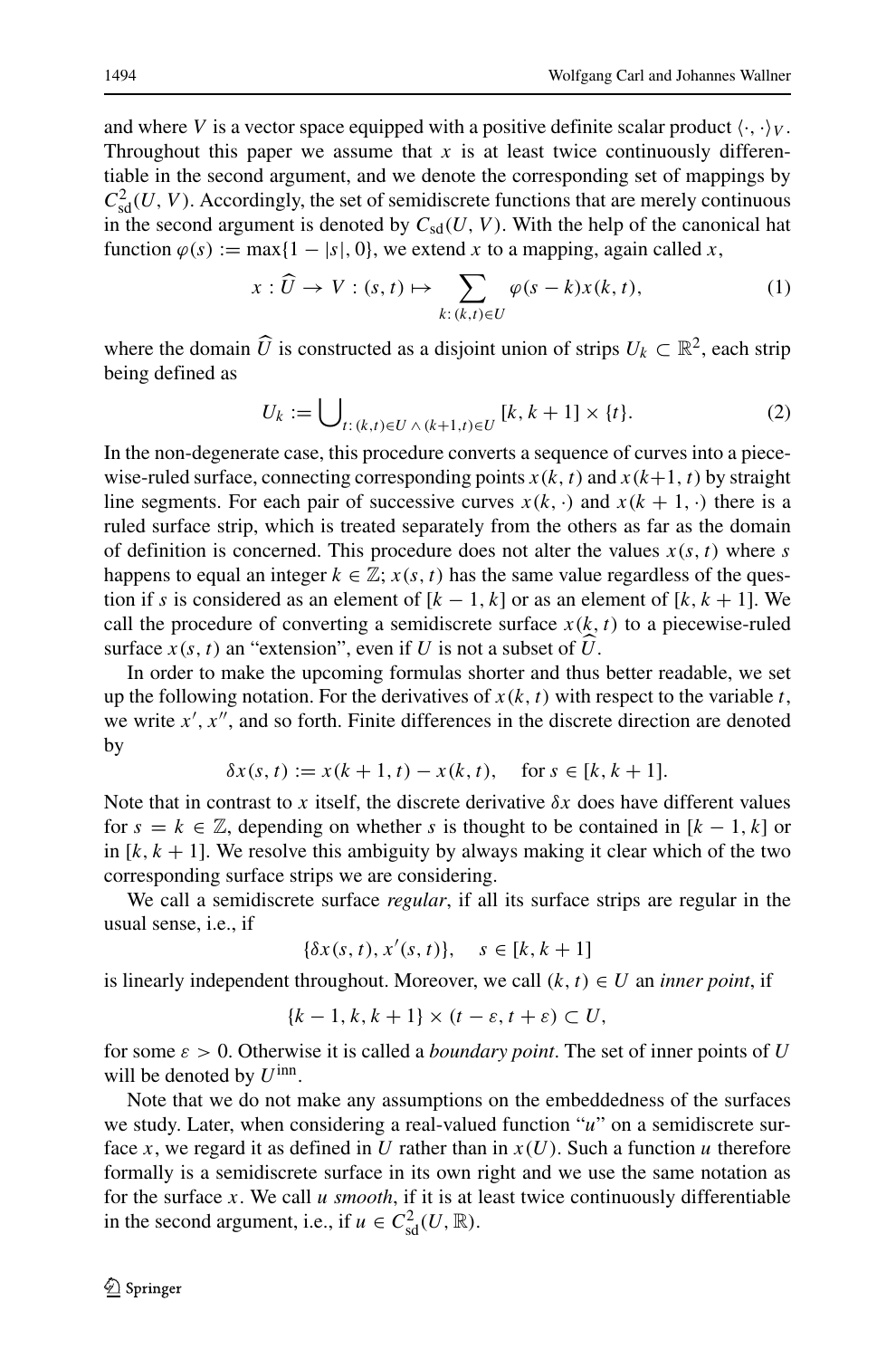*Remark 1* It is easy to see that a semidiscrete surface  $x(s, t)$  is regular for all  $s \in$  $[k, k+1]$  if  $x'(k, t)$ ,  $x'(k+1, t)$  and  $\delta x(k, t)$  are linearly independent (in which case the ruled surface strip corresponding to  $s \in [k, k+1]$  is a regular skew ruled surface). In case those vectors are linearly dependent, regularity in that interval is equivalent to  $|\delta x(k, t), x'(k, t)| \cdot |\delta x(k, t), x'(k+1, t)| > 0$ , for any determinant form  $|\cdot, \cdot|$  on a plane containing these three vectors (the strip then has a torsal generator whose singular point  $x(s^*, t)$  obeys  $s^* \notin [k, k+1]$ ; cf. [\[14,](#page-18-12) Section 5.1.1]).

## <span id="page-4-0"></span>**2 Variational definition of a semidiscrete Laplace operator**

This section aims at a meaningful definition of a Laplace operator on semidiscrete surfaces. Mimicking the smooth case, we define a semidiscrete Laplacian as gradient of an appropriate Dirichlet energy functional. For this purpose we first discuss area measures.

#### **2.1 Integration and Laplacian on semidiscrete surfaces**

Consider a semidiscrete surface *x* with open domain  $U \subset \mathbb{Z} \times \mathbb{R}$ , which has been extended to a piecewise-ruled surface defined in the domain  $U$ , as described above  $(6.5 \text{ Fe} \cdot 1)$ (cf. Eq. [1\)](#page-3-0).

A reasonable definition of its area obviously is given by the sum of the areas of individual ruled surface strips, which in terms of the matrix I of the first fundamental form is expressed as

<span id="page-4-1"></span>
$$
\text{area}(x) = \iint_{\widehat{U}} \sqrt{\det I(s, t)} \, ds \, dt, \qquad \text{with } I = \begin{pmatrix} \|\delta x\|^2 & \langle \delta x, x' \rangle \\ \langle \delta x, x' \rangle & \|x'\|^2 \end{pmatrix} \tag{3}
$$

(see [\[6,](#page-17-3) p. 98]). Note that, in order to resolve the ambiguity in the definition of  $\delta x$ , the double integral over *U* has to be interpreted as the sum of double integrals over the individual strips  $U_k$  stated in Eq. [2.](#page-3-1)

It makes sense to generalize this definition by replacing Lebesgue measure *dsdt* by other measures. We start with a Borel measure  $\mu_0$  supported on the unit interval [0*,* 1], whose zeroth and first moments have the following values:

<span id="page-4-2"></span>
$$
m_0 = \int_{[0,1]} 1 d\mu_0(s) = 1
$$
 and  $m_1 = \int_{[0,1]} s d\mu_0(s) = \frac{1}{2}.$  (4)

That is, we require integration of polynomials up to degree 1 to coincide with integration w.r.t. Lebesgue measure. A stronger property is *symmetry* of the measure, meaning that

<span id="page-4-3"></span>
$$
\int_{[0,1]} f(s) d\mu_0(s) = \int_{[0,1]} f(1-s) d\mu_0(s), \quad \text{for all } f \in L^1([0,1], \mu_0). \tag{5}
$$

Together with  $m_0 = 1$  symmetry implies  $m_1 = 1/2$ . This symmetry property is not required except in Theorem 3, where it is explicitly mentioned.

We will see that these assumptions are crucial for some important properties of the Laplacian, and also for convergence. We actually construct an entire family of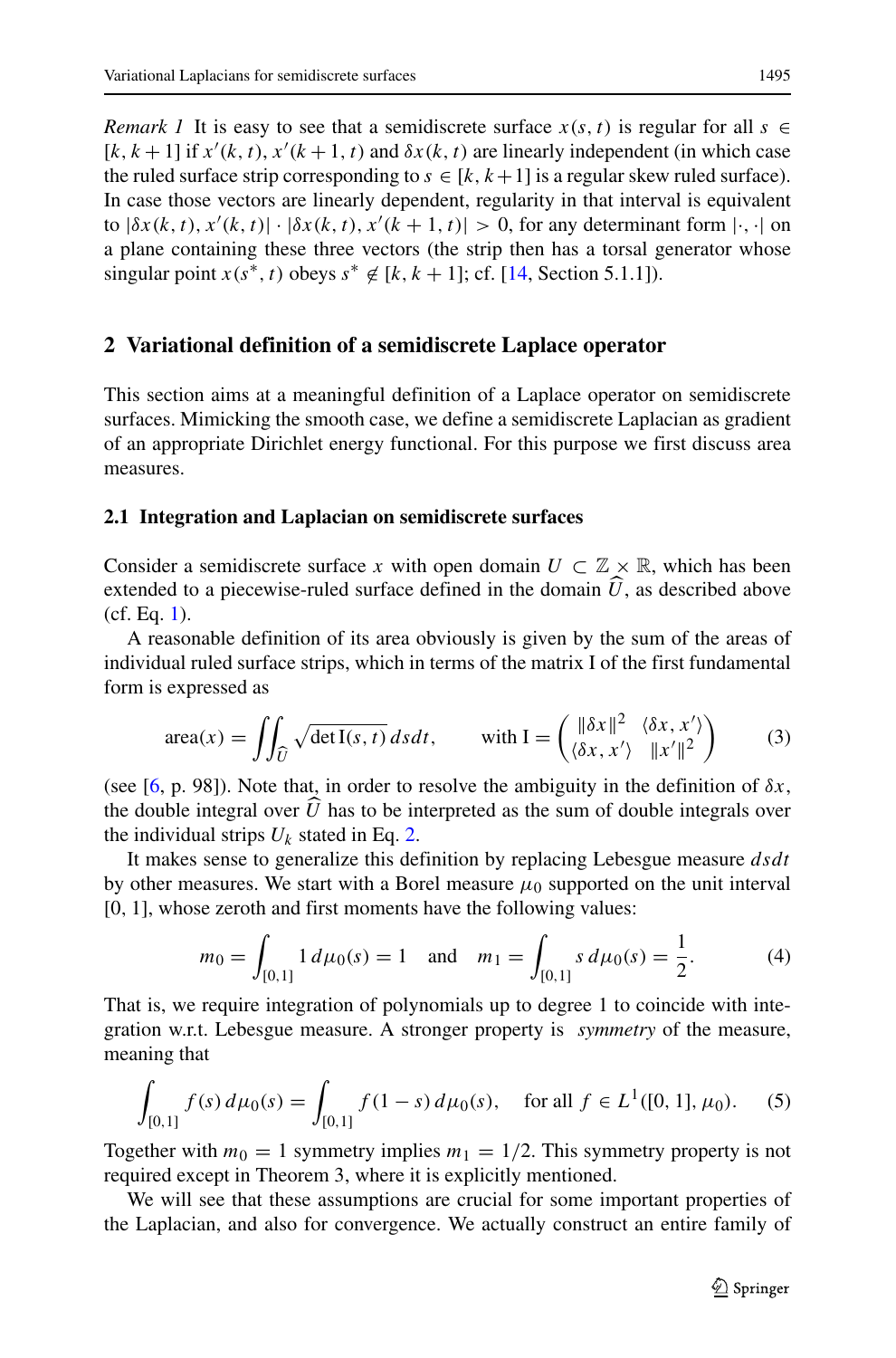semidiscrete Laplace operators, depending on the type of integration we employ. Note that in particular the measure  $\mu_0$  might be a numerical integration rule, like the midpoint rule or the trapezoidal rule. As it turns out, a particular choice of measure leads to the semidiscrete Laplacian introduced in [\[5\]](#page-17-4) as a pointwise limit of the discrete construction of Alexa and Wardetzky [\[1\]](#page-17-0). We discuss this connection in Section [2.2.](#page-8-0)

Now, by translation,  $\mu_0$  acts as a measure on each interval [ $k, k + 1$ ], and we denote the sum of measures on the disjoint union of intervals  $[k, k + 1]$  by  $\mu$ . With the Lebesgue measure  $\lambda$  on the reals, we consider the product measure  $\mu \otimes \lambda$  on the disjoint union of strips  $[k, k + 1] \times \mathbb{R}$ . It is precisely this measure which we use for integration in the domain *U* :

**Definition 1** Consider a semidiscrete surface  $x: U \rightarrow V$ , extended to a piecewiseruled surface  $x: U \to V$ . We use its first fundamental form I and the measure  $\mu \otimes \lambda$ on  $\widehat{U}$  to define the surface integral of a function  $u : \widehat{U} \to \mathbb{R}$ :

$$
\int_{x} u dA := \int_{\widehat{U}} u(s,t) \sqrt{\det I(s,t)} d(\mu \otimes \lambda)(s,t).
$$

The surface area is given by  $\text{area}_{\mu}(x) := \int_{x} 1 \, dA$ .

Again, by the integral over *U* we mean the sum of integrals over the individual<br>ine *U* since hy Eq. 2. Note that for nonnective functions with integral always strips  $U_k$  given by Eq. [2.](#page-3-1) Note that for nonnegative functions  $u$ , the integral always exists and  $\int_x u dA \in [0, \infty]$ , whereas for general *u*,  $\int_x u dA = \int_x$ exists and  $\int_x u dA \in [0, \infty]$ , whereas for general *u*,  $\int_x u dA = \int_x \max(u, 0) dA - \int_x \max(-u, 0) dA$  is only defined if at least one of the involved expressions is finite.

*Example 1* This definition in particular applies to a semidiscrete function  $u: U \rightarrow$ R, which has been extended to a piecewise-linear function  $u: \hat{U} \to \mathbb{R}$  by linear interpolation:

$$
u(s,t) = \sum_{k:(k,t)\in U} \varphi(s-k)u(k,t).
$$

If *u* vanishes at the boundary of *U*, we can write its surface integral as

$$
\int_{x} u dA = \sum_{k \in \mathbb{Z}} \int_{\pi_2(U_k)} u(k, t) \mathbf{a}(k, t) d\lambda(t),
$$

where  $\pi_2 : \mathbb{R} \times \mathbb{R} \to \mathbb{R} : (s, t) \mapsto t$ , and the semidiscrete function **a** is defined by

$$
\mathbf{a}(k,t) := \int_{[k-1,k] \sqcup [k,k+1]} \varphi(s-k) \sqrt{\det \mathrm{I}(s,t)} \, d\mu(s).
$$

Here, the integral over  $[k - 1, k] \sqcup [k, k + 1]$  represents the sum of the integrals over the intervals  $[k - 1, k]$  and  $[k, k + 1]$ . This formula follows from computing the left hand side by the iterated integral  $\sum_{k} \int_{\pi_2(U_k)} (\int_{[k,k+1]} u \sqrt{\det I} d\mu(s)) d\lambda(t)$  and using  $u(s, t) = \sum_j \varphi(s - j)u(j, t)$  to express the interior integral as  $u(k, t) \int_{[k, k+1]} \varphi(s - j)u(k, t)$  $k) \sqrt{\det I} d\mu(s) + u(k+1, t) \int_{[k,k+1]} \varphi(s-k-1) \sqrt{\det I} d\mu(s)$ . An index shift yields the formula given above.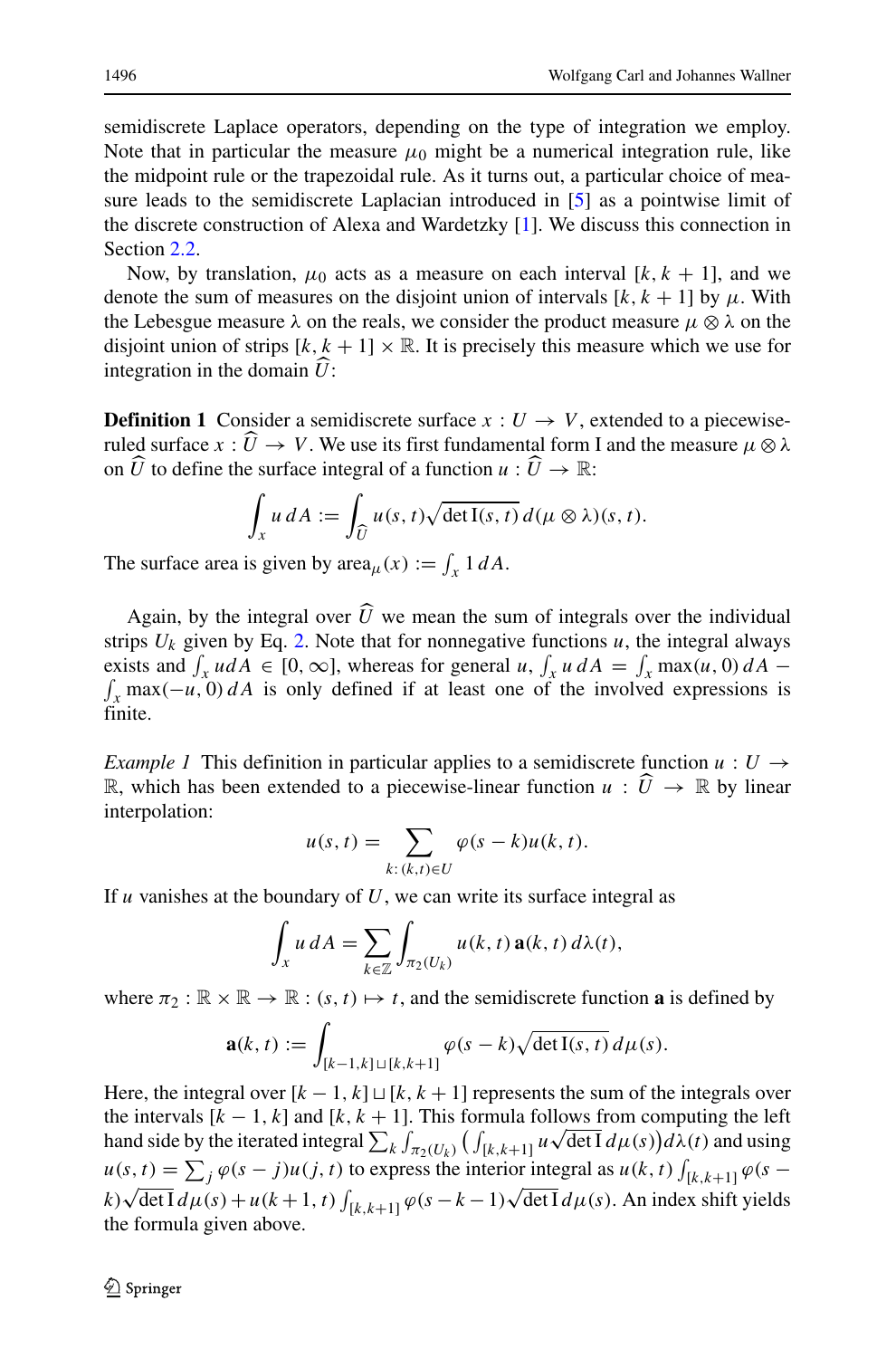**Definition 2** Given a semidiscrete surface x with domain U, we define  $L^2$  inner products for semidiscrete real-valued (resp. *V* -valued) functions *u*, *v* with the same domain by letting

$$
\langle u, v \rangle_{L^2(x)} := \int_x u v \, dA, \quad \text{resp.} \quad \langle u, v \rangle_{L^2(x, V)} := \int_x \langle u, v \rangle_V \, dA.
$$

The integrals in the previous formulas mean that the semidiscrete functions *u*, *v* are multiplied to create a semidiscrete product function  $(u \cdot v)(k, t)$  (resp.  $\langle u, v \rangle_V(k, t)$ ), which for the purpose of integration undergoes linear interpolation. The inner products are, for instance, well defined for semidiscrete functions that are continuous in the second argument and have finite  $L^2$  norm.

For the Dirichlet energy of a semidiscrete function we use the following definition:

**Definition 3** Let *x* be a regular semidiscrete surface defined on *U* and let *u, v* :  $U \rightarrow \mathbb{R}$  be smooth semidiscrete functions, considered as functions on *x*. Then we use the extended functions  $u(s, t)$ ,  $v(s, t)$  over the extended surface  $x(s, t)$  to define the Dirichlet energy  $E_{\mu}(u)$  and the corresponding symmetric bilinear form  $\mathcal{E}_{\mu}(u, v)$ via

$$
E_{\mu}(u) := \frac{1}{2} \int_{x} \|\nabla u\|^{2} dA, \quad \mathcal{E}_{\mu}(u, v) := \frac{1}{2} \int_{x} \langle \nabla u, \nabla v \rangle dA.
$$

As to the gradients of real-valued functions  $u(s, t)$ ,  $v(s, t)$  on a parametric surface  $x(s, t)$ , recall that  $\langle \nabla u, \nabla v \rangle = \left( \frac{\partial u}{\partial u} / \partial s \right) T \cdot I^{-1} \cdot \left( \frac{\partial v}{\partial v} / \partial s \right)$ , where I(s, t) is the matrix of the first fundamental form. This leads to the following explicit expression for the Dirichlet energy:

$$
E_{\mu}(u) = \frac{1}{2} \int_{\widehat{U}} \det \mathbf{I}^{-1/2} \left( \|x'\|^2 (\delta u)^2 - 2 \langle \delta x, x' \rangle (\delta u)(u') + \|\delta x\|^2 (u')^2 \right) d(\mu \otimes \lambda).
$$

Observe that  $E_{\mu}(u)$  essentially is the ordinary Dirichlet energy of the piecewisesmooth function  $u(s, t)$  over the piecewise-smooth surface  $x(s, t)$ .

It is tempting to employ  $L^2$  notation for the definition of the Dirichlet energy. We will not do that, since the integrand is not generated by extending a semidiscrete function, and therefore does not fit Definition 2.

Next, we generalize the notion of the gradient of an energy functional to the semidiscrete case. For that we consider "admissible" variations of semidiscrete functions:

**Definition 4** An *admissible variation*  $x_{\xi}(k, t)$  of a smooth semidiscrete mapping  $x$ : *U* → *V* is a *V*-valued function of arguments  $(\xi, k, t) \in (-\varepsilon, \varepsilon) \times U$ , which depends smoothly on  $\xi$  and *t*, coincides with  $x(k, t)$  for  $\xi = 0$ , and such that  $x_{\xi}(k, t)$  does not depend on  $\xi$  outside a compact subset *K* of *U*<sup>inn</sup>. Moreover, we call a subset  $B \subset U$ *associated* with the variation  $x_{\xi}$ , if it is open and bounded, with  $K \subset B \subset B \subset U$ and  $(k, t) \in K \implies (k - 1, t), (k + 1, t) \in B$ . For the derivative of  $x_{\xi}$  with respect to *ξ* we use the notation

$$
\dot{x}(k,t) := \left. \frac{\partial}{\partial \xi} x_{\xi}(k,t) \right|_{\xi=0}.
$$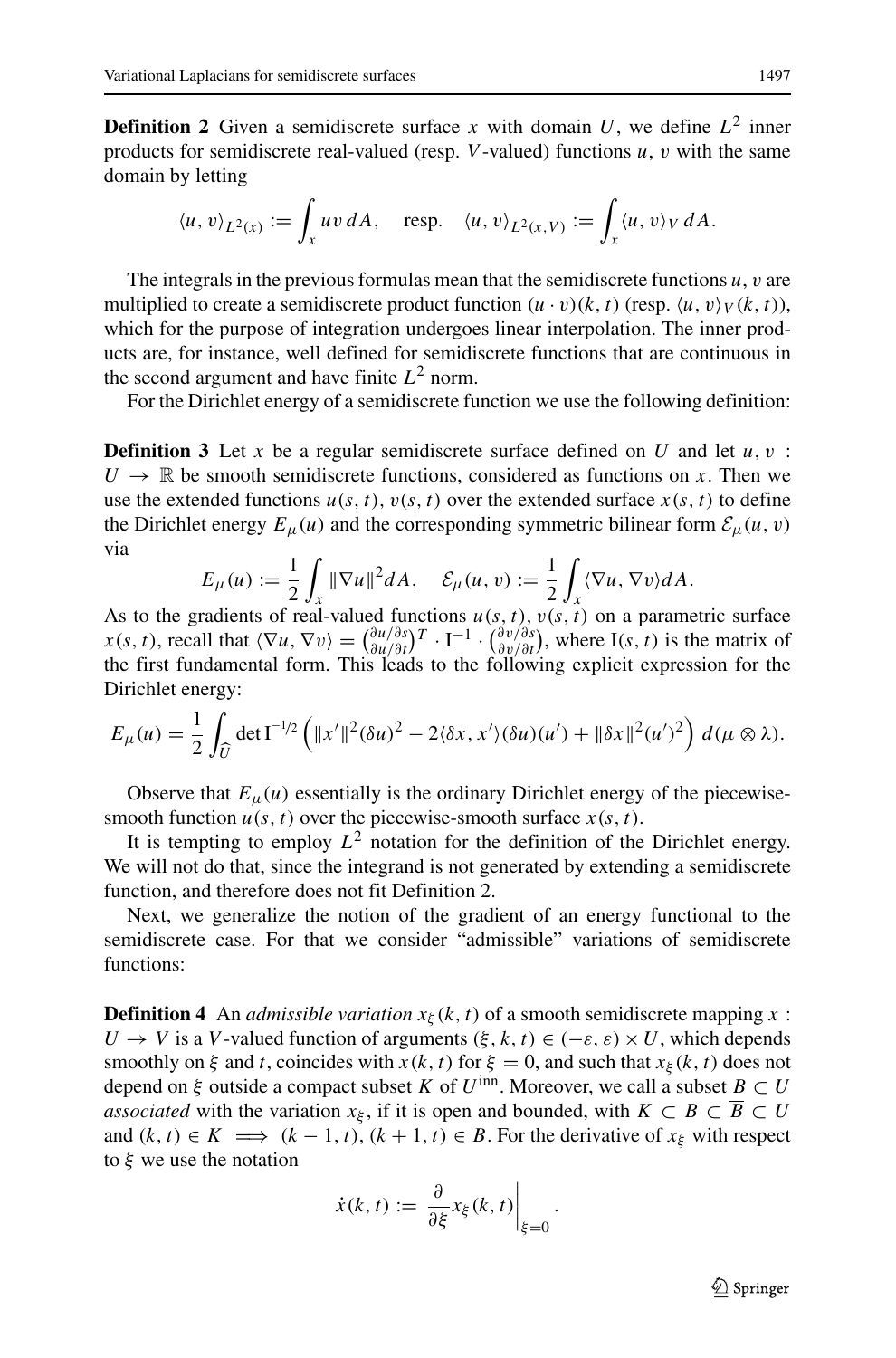This definition in particular applies to admissible variations  $u_{\xi}(k, t)$  of smooth semidiscrete functions  $u: U \to \mathbb{R}$ . In what follows we discuss the variation of energy, and the variation of surface area, even if these quantities are not finite. As admissible variations only take effect on compact parts of the domain *U*, the corresponding change in energy or surface area can be defined in a meaningful way.

**Definition 5** Let  $x : U \rightarrow V$  be a regular semidiscrete surface and let *E* be a functional on  $C_{sd}^2(U, \mathbb{R})$ , with the property that there exists an operator  $\nabla E$ :  $C_{\text{sd}}^2(U, \mathbb{R}) \to C_{\text{sd}}(U^{\text{inn}}, \mathbb{R})$ , such that for every  $u \in C_{\text{sd}}^2(U, \mathbb{R})$  and all admissible 1-parameter variations  $u_{\xi}$  of *u* with associated subset  $B \subset U$ , we have

$$
\left. \frac{d}{d\xi} E(u_{\xi}|_{B}) \right|_{\xi=0} = \langle \nabla E(u), \dot{u} \rangle_{L^{2}(x)}.
$$

Then ∇*E* is called the *gradient* of *E*. In particular, we define the *semidiscrete Laplace operator*  $\Delta_{sd}$  on *x* as the gradient of the Dirichlet energy functional  $E_{\mu}$ , i.e.,

$$
\Delta_{\rm sd}:=\nabla E_\mu.
$$

Note that this definition is independent of the particular choice of the bounded open subset  $B \subset U$  associated with a variation  $u_{\xi}$  of  $u$ .

<span id="page-7-2"></span>**Theorem 1** If  $x : U \to V$  is a regular semidiscrete surface, then the semidiscrete  $L$ aplacian  $\Delta_{sd}$ u exists for all smooth semidiscrete functions  $u$  defined in the same *domain:*

<span id="page-7-0"></span>
$$
\left(\Delta_{\text{sd}}u\right)(k,t) = \frac{1}{\mathbf{a}(k,t)} \left(\delta \mathbf{b}(k,t) + \mathbf{c}'(k,t)\right),\tag{6}
$$

*with* **a** *as in Example 1, and with semidiscrete functions* **b***,* **c** *defined by*

$$
\mathbf{b}(k, \cdot) := \int_{[k-1,k]} \det \mathbf{I}^{-1/2} \left( \langle \delta x, x' \rangle u' - ||x'||^2 \delta u \right) d\mu,
$$
  

$$
\mathbf{c}(k, \cdot) := \int_{[k-1,k] \sqcup [k,k+1]} \det \mathbf{I}^{-1/2} \varphi(s-k) \left( \langle \delta x, x' \rangle \delta u - ||\delta x||^2 u' \right) d\mu.
$$

*Proof* Let  $u_{\xi}$  be an admissible variation of *u* with derivative *u*<sup>i</sup> and let  $B \subset U$  be associated with  $u_{\xi}$ . We compute the derivative of the Dirichlet energy by using the Leibniz rule (which applies because all occurring functions are smooth in the variables *ξ* and  $t$ , and  $\dot{u}$  has compact support):

<span id="page-7-1"></span>
$$
\frac{d}{d\xi} E_{\mu}(u_{\xi}|_{B})\Big|_{\xi=0} = \int_{\widehat{U}} \det \Gamma^{-1/2} \left( \|x'\|^2 \delta u \delta \dot{u} - \langle \delta x, x' \rangle \left( \delta u \dot{u}' + u' \delta \dot{u} \right) + \| \delta x \|^2 u' \dot{u}' \right)
$$

$$
\times d(\mu \otimes \lambda)
$$

$$
= \int_{\widehat{U}} \left( -b(s, t) \delta \dot{u}(s, t) - c(s, t) \dot{u}'(s, t) \right) d(\mu \otimes \lambda)(s, t), \text{ where}
$$

$$
b := \det \Gamma^{-1/2} (\langle \delta x, x' \rangle u' - \|x'\|^2 \delta u),
$$

$$
c := \det \Gamma^{-1/2} (\langle \delta x, x' \rangle \delta u - \| \delta x \|^2 u'). \tag{7}
$$

 $\textcircled{2}$  Springer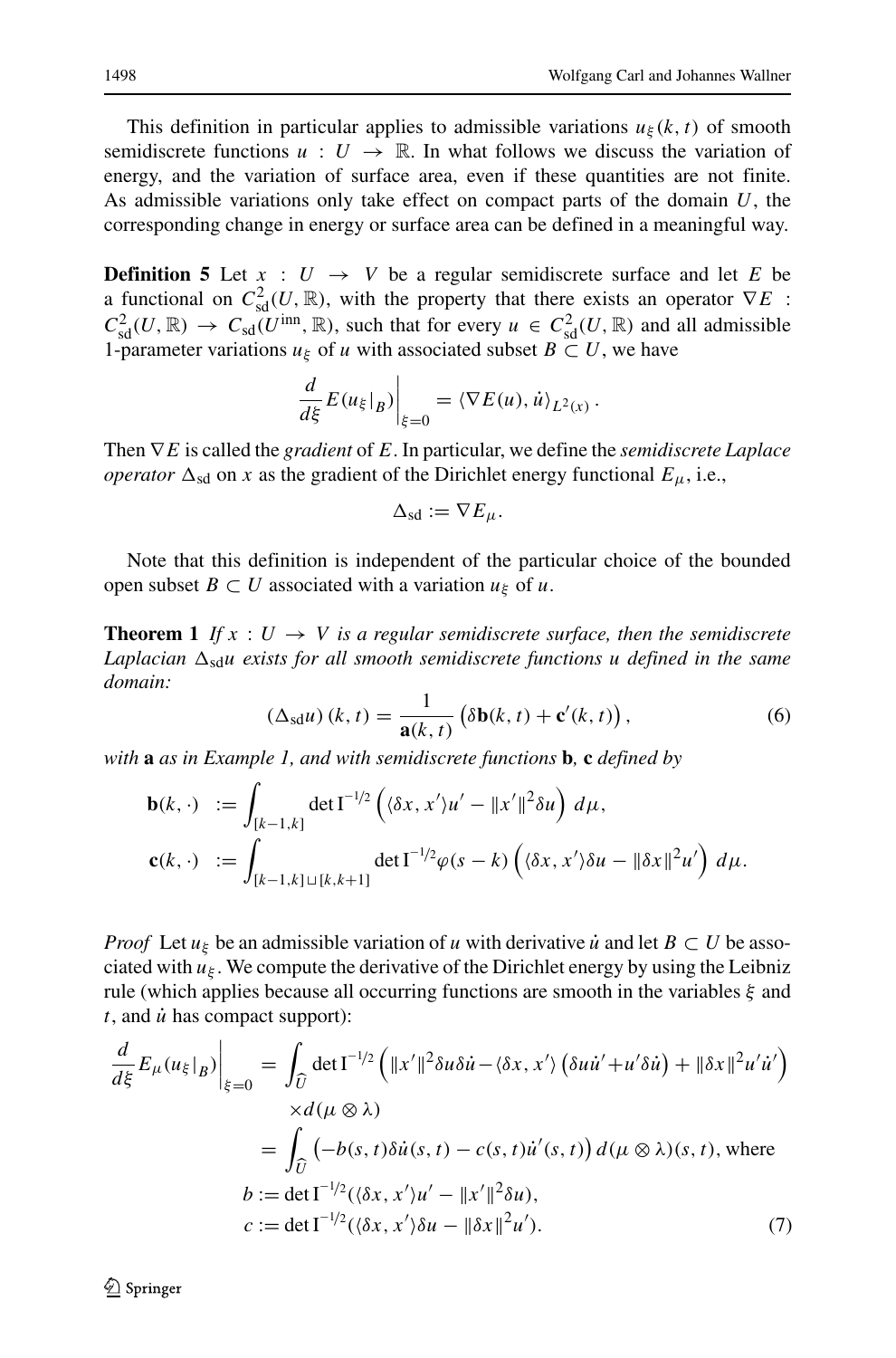Next we apply integration by parts w.r.t. *t* to the second summand:

$$
\frac{d}{d\xi} E_{\mu}(u_{\xi}|_{B})\Big|_{\xi=0} = \int_{\widehat{U}} \left(-b(s,t)\delta\dot{u}(s,t) + c'(s,t)\dot{u}(s,t)\right) d(\mu \otimes \lambda)(s,t)
$$

$$
= \sum_{k \in \mathbb{Z}} \int_{\pi_2(U_k)} \int_{s \in [k,k+1]} b(s,t) \left(\dot{u}(k,t) - \dot{u}(k+1,t)\right) \Big|_{t = t} = \int_{\pi_2(U_k)} \int_{s \in [k,k+1]} b(s,t) \left(\dot{u}(k,t) - \dot{u}(k+1,t)\right) d\mu(s) d\lambda(t).
$$

Observe that the boundary terms vanish, since the support of  $\dot{u}$  is contained in  $U^{\text{inn}}$ . Finally, an index shift yields

$$
\frac{d}{d\xi}E_{\mu}(u_{\xi}|_{B})\Big|_{\xi=0}=\sum_{k\in\mathbb{Z}}\int_{\pi_{2}(U_{k})}(\delta\mathbf{b}(k,t)+\mathbf{c}'(k,t))\dot{u}(k,t)d\lambda(t)=\langle\Delta_{\mathrm{sd}}\mu,\dot{u}\rangle_{L^{2}(x)},
$$

with **b**, **c**, and  $\Delta_{sd}u$  as stated above (cf. also Example 1).

#### <span id="page-8-0"></span>**2.2 Example: semidiscrete Laplacians arising as limits of discrete ones**

As demonstrated in  $[5]$ , the discrete Laplace operator  $\mathbb L$  constructed by Alexa and Wardetzky [\[1\]](#page-17-0) for functions defined on the vertices of a polygonal mesh gives rise to a Laplace operator on semidiscrete surfaces via pointwise limits. We may discretize a regular semidiscrete surface  $x: U \to \mathbb{R}^3$  and a smooth function  $u: U \to \mathbb{R}$  near a point of interest  $(k, t) \in U^{\text{inn}}$  by letting

$$
x_{ij}^{\varepsilon} := x(k+i, t+\varepsilon j), \quad u^{\varepsilon}(x_{ij}^{\varepsilon}) := u(k+i, t+\varepsilon j).
$$

This defines the vertices  $x_{ij}^{\varepsilon}$  of a quad mesh with regular combinatorics, and function values on these vertices. The discrete Lapace operator on that mesh is denoted by  $\mathbb{L}^{\varepsilon}$ , and we let

$$
(\Delta_{\lim} u)(k, t) := \lim_{\varepsilon \to 0} (\mathbb{L}^{\varepsilon} u^{\varepsilon}) \Big|_{0,0}.
$$

Existence and properties of this limit were investigated in [\[5\]](#page-17-4), in particular independence of the limit from the still remaining degrees of freedom in the construction of  $\mathbb L$ . There is a remarkable connection between our semidiscrete Laplacian  $\Delta_{sd}$  and the semidiscrete Laplacian  $\Delta_{\text{lim}}$  which arises by pointwise limits. In fact, if the measure  $\mu_0$  used to construct  $\Delta_{sd}$  is taken as the midpoint rule for numerical integration (i.e.,  $\int_{[0,1]} f(s) d\mu_0(s) = f(\frac{1}{2})$ , then they are equal:

$$
\mu_0(\{\tfrac{1}{2}\}) = 1 \implies \Delta_{\text{sd}} u = \Delta_{\text{lim}} u, \quad \forall u \in C^2_{\text{sd}}(U, \mathbb{R}).
$$

This claim is easily verified by comparing the formulae for  $\Delta_{\text{lim}} u$  given by [\[5,](#page-17-4) Corollary 1] with the explicit expressions stated in Theorem 1 of the present paper: If  $\mu_0(\{\frac{1}{2}\}) = 1,$ 

$$
\mathbf{a}(k,t) = \int_{[k-1,k] \sqcup [k,k+1]} \varphi(s-k) \|\delta x(s,t) \times x'(s,t)\| d\mu(s)
$$
  
=  $\frac{1}{4} \left( \| (x_1 - x) \times (x'_1 + x') \| + \| (x_1^- - x) \times (x'_1 + x') \| \right) = \frac{A_1 + A_1}{4},$ 

 $\textcircled{2}$  Springer

 $\Box$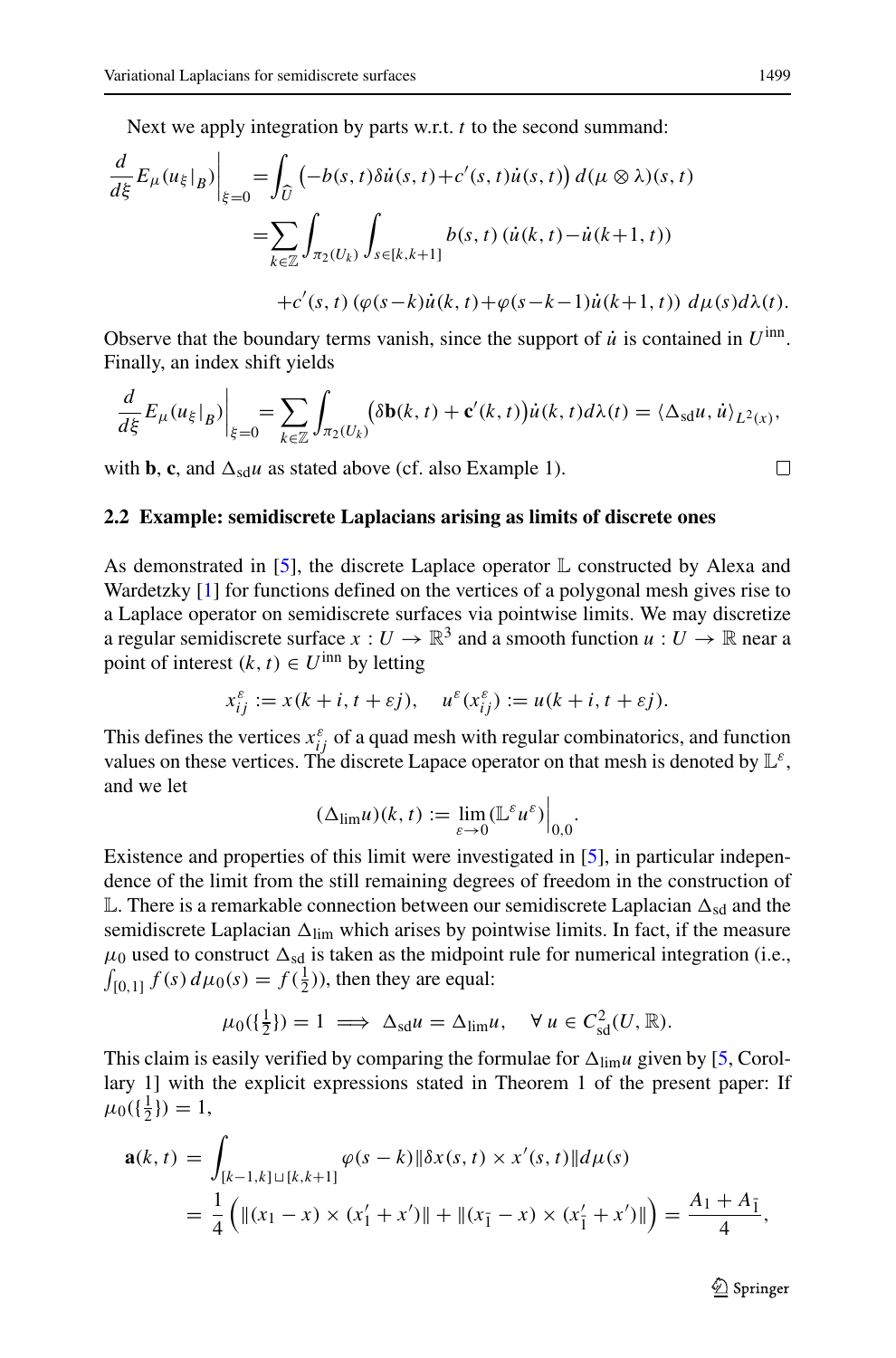where we adopt the notation from [\[5,](#page-17-4) Corollary 1]. In particular,  $x_1(k, t) = x(k+1, t)$ and  $x_1(k, t) = x(k - 1, t)$ . Likewise, we get

$$
\mathbf{b}(k,t) = \frac{1}{2A_1} \left( \langle x_1 - x, x_1' + x' \rangle (u_1' + u') - ||x_1' + x'||^2 (u_1 - u) \right), \text{ and}
$$
  

$$
\mathbf{c}(k,t) = \frac{1}{2A_1} \left( ||x_1 - x||^2 (u_1' + u') - \langle x_1 - x, x_1' + x' \rangle (u_1 - u) \right) = -\frac{\alpha_1}{2A_1}.
$$

By inserting these functions into Eq. [6](#page-7-0) and comparing the resulting expression with the formula stated in [\[5,](#page-17-4) Corollary 1], we see that  $\Delta_{sd}u = \Delta_{\text{lim}}u$ .

#### <span id="page-9-0"></span>**3 Semidiscrete mean curvature normals**

Before we analyze further properties of the semidiscrete Laplace operator, we discuss its connection to the mean curvature normal. Recall from the introductory section the relations between the Laplacian and the mean curvature normal, which hold for smooth surfaces embedded in  $\mathbb{R}^3$ : On the one hand,  $\Delta_{\mathcal{M}}$ id $\mathcal{M} = -2\mathbf{H}$ , on the other hand the mean curvature normal itself has the variational definition  $-2H = \nabla \text{area}(\mathcal{M})$ . Here we consider the semidiscrete version of these objects and the relations between them. Our notation is not entirely the same as in Section [1.2,](#page-2-0) because we deal with parametric surfaces.

#### **3.1 Variational properties of mean curvature**

**Definition 6** Let *F* be a functional on  $C_{sd}^2(U, V)$  and let  $x : U \to V$  be a semidiscrete surface with the property that there exists a function  $\nabla F(x) \in C_{sd}(U^{inn}, V)$ , such that for all admissible 1-parameter variations  $x_{\xi}$  of x with associated subset  $B \subset U$ , we have

$$
\left. \frac{d}{d\xi} F(x_{\xi}|_{B}) \right|_{\xi=0} = \langle \nabla F(x), \dot{x} \rangle_{L^2(x,V)}.
$$

Then  $\nabla F(x)$  is called the *gradient* of *F* at *x*. In particular, the *semidiscrete mean curvature normal*  $\mathbf{H}_{sd}$  of a regular semidiscrete surface *x* is defined as

$$
\mathbf{H}_{\mathrm{sd}} := -\frac{1}{2} \nabla \operatorname{area}_{\mu}(x).
$$

**Theorem 2** *For regular semidiscrete surfaces x, the mean curvature normal vector field exists and can be computed by applying the Laplacian componentwise to the identity mapping on x:*

$$
\Delta_{sd} x = -2\mathbf{H}_{sd}.
$$

*Proof* Let  $x_{\xi}(k, t)$  be an admissible variation of x. Each semidiscrete surface  $x_{\xi}(k, t)$ is extended to a piecewise-ruled surface  $x_{\xi}(s, t)$ , having first fundamental form I*<sup>ξ</sup> (s, t)* (cf. Eq. [3\)](#page-4-1). By definition, *xξ (k, t)* is independent of *ξ* outside a compact subset *K* of *U*<sup>inn</sup>. Thus, by a standard argument, the piecewise-ruled surfaces  $x_{\xi}(s, t)$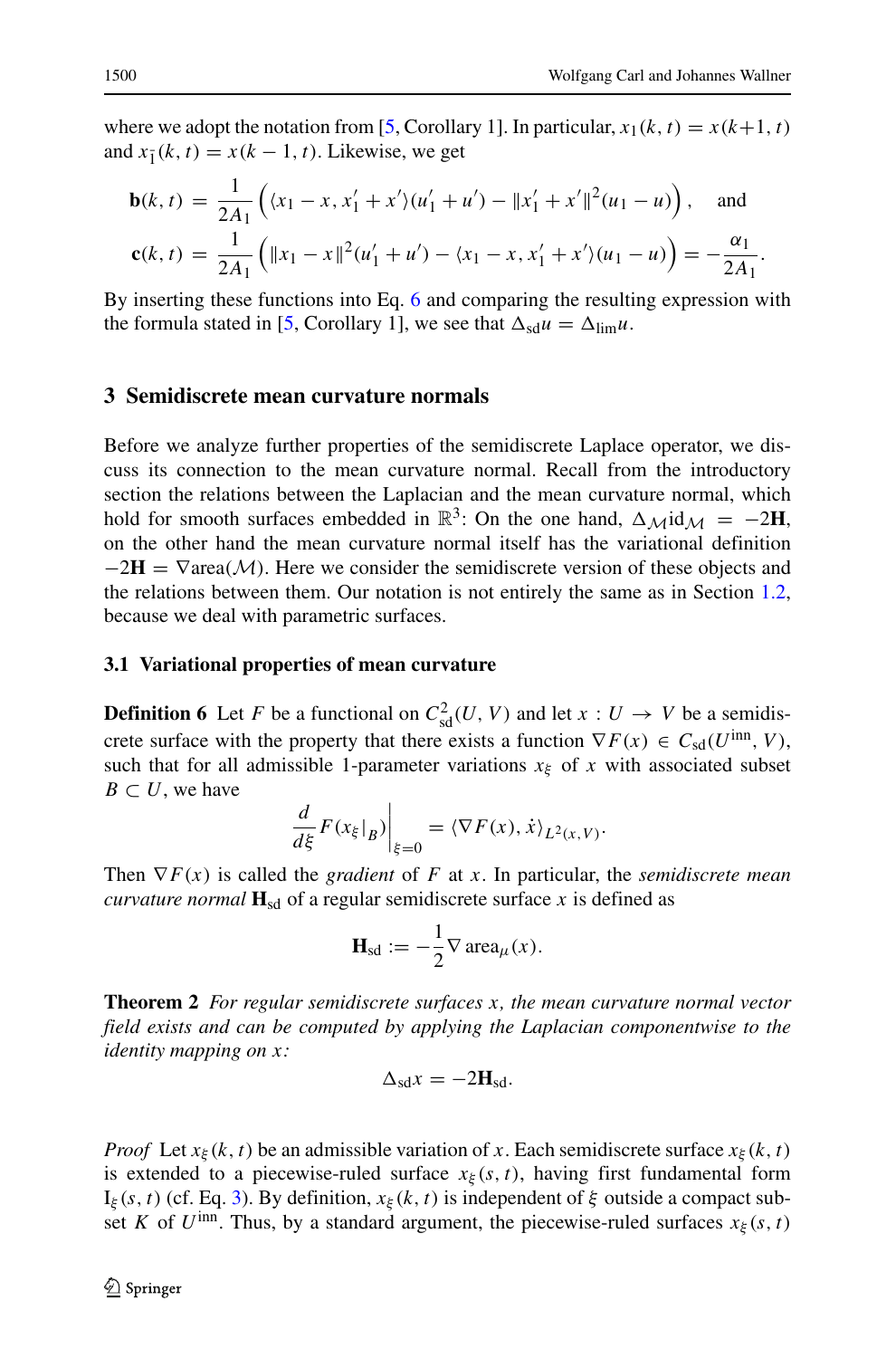are regular for all *ξ* in some interval *(*−*h, h)*, because det I*<sup>ξ</sup>* , i.e., the area spanned by the partial derivatives of  $x_{\xi}$ , is positive in a compact set  $\{0\} \times K' \subset \mathbb{R} \times \widehat{U}$ , thus positive in a neighbourhood of this set, and consequently positive in a product set  $\left(-h, h\right) \times K'.$ 

Thus, we may compute

$$
\frac{\partial}{\partial \xi} \sqrt{\det I_{\xi}} = \frac{1}{2\sqrt{\det I_{\xi}}} \frac{\partial}{\partial \xi} \left[ \|\delta x_{\xi}\|^2 \|x_{\xi}'\|^2 - \langle \delta x_{\xi}, x_{\xi}' \rangle^2 \right].
$$

For  $\xi = 0$ , this expression is simplified by computing the individual derivatives  $\frac{\partial}{\partial \xi} \|\delta x_{\xi}\|^2 = 2\langle \delta x, \delta \dot{x} \rangle$ ,  $\frac{\partial}{\partial \xi} \|x'_{\xi}\|^2 = 2\langle x', \dot{x}' \rangle$ , and  $\frac{\partial}{\partial \xi} \langle \delta x_{\xi}, x'_{\xi} \rangle^2 = 2(\langle x', \delta \dot{x} \rangle +$  $\langle \delta x, \dot{x}' \rangle$ ) $\langle \delta x, x' \rangle$ . We get

$$
\frac{d}{d\xi}\operatorname{area}_{\mu}(x_{\xi}|_{B})\bigg|_{\xi=0} = \int_{\widehat{U}} \left( -\langle b(s,t), \delta\dot{x}(s,t) \rangle - \langle c(s,t), \dot{x}'(s,t) \rangle \right) d(\mu \otimes \lambda)(s,t),
$$

where the functions  $b(s, t)$  and  $c(s, t)$  are the same as in Eq. [7,](#page-7-1) and the previous formula is the same as the expression for the derivative of the Dirichlet energy in the proof of Thm. 1, only with *x* instead of *u*, and scalar products of *V* -valued functions instead of products of real-valued ones. It follows that the gradient of area $\mu$  evaluated at *x* indeed equals  $\Delta_{sd}x$ .  $\Box$ 

#### **3.2 Mean curvature of extrinsically flat surfaces**

We show that the mean curvature normal of a regular semidiscrete surface *x* vanishes, if that surface is embedded in a 2-dimensional plane. Here, embeddedness means injectivity of the extended surface  $x(s, t)$ . Besides constituting a sanity check on our definitions, this fact is of importance later when we show the "linear precision" property of the semidiscrete Laplacian.

**Lemma 1** *If the regular semidiscrete surface*  $x : U \rightarrow V$  *is embedded in a 2dimensional plane, then its mean curvature normal*  $\mathbf{H}_{sd}$  *vanishes.* 

*Proof* The general idea of the proof is to show that  $\|\mathbf{H}_{sd}\|_{L^2(x,V)} = 0$  by constructing a variation whose derivative equals **H**sd. This can be done in the following way. Choose a smooth function  $v: U \to \mathbb{R}$  with compact support contained in  $U^{\text{inn}}$ . Then

$$
x_{\xi}(k,t) := x(k,t) + \xi v(k,t)^{2} \mathbf{H}_{sd}(k,t)
$$

is a well-defined 1-parameter variation of *x* with velocity  $\dot{x} = v^2 \mathbf{H}_{sd}$ .

Now, let  $\Pi$  denote the plane containing the surface x and assume without loss of generality that  $0 \in \Pi$ , so  $\Pi$  is a linear subspace and therefore  $\delta x, x' \in \Pi$ . It follows from Thm. 1 and Thm. 2 that  $\mathbf{H}_{sd}(k, t) \in \Pi$ , and consequently,  $x_{\xi}(k, t) \in \Pi$ . Since  $\dim \Pi = 2$ , we can express the above-mentioned area in terms of an appropriate determinant form |·*,* ·|:

$$
\sqrt{\det I_{\xi}(s,t)} = \left| \delta x_{\xi}(s,t), x_{\xi}'(s,t) \right| = (1-s+k) \left| \delta x_{\xi}(k,t), x_{\xi}'(k,t) \right|
$$
  
+(s-k)  $\left| \delta x_{\xi}(k,t), x_{\xi}'(k+1,t) \right|$ , for  $s \in [k, k+1]$ , t fixed.

 $\textcircled{2}$  Springer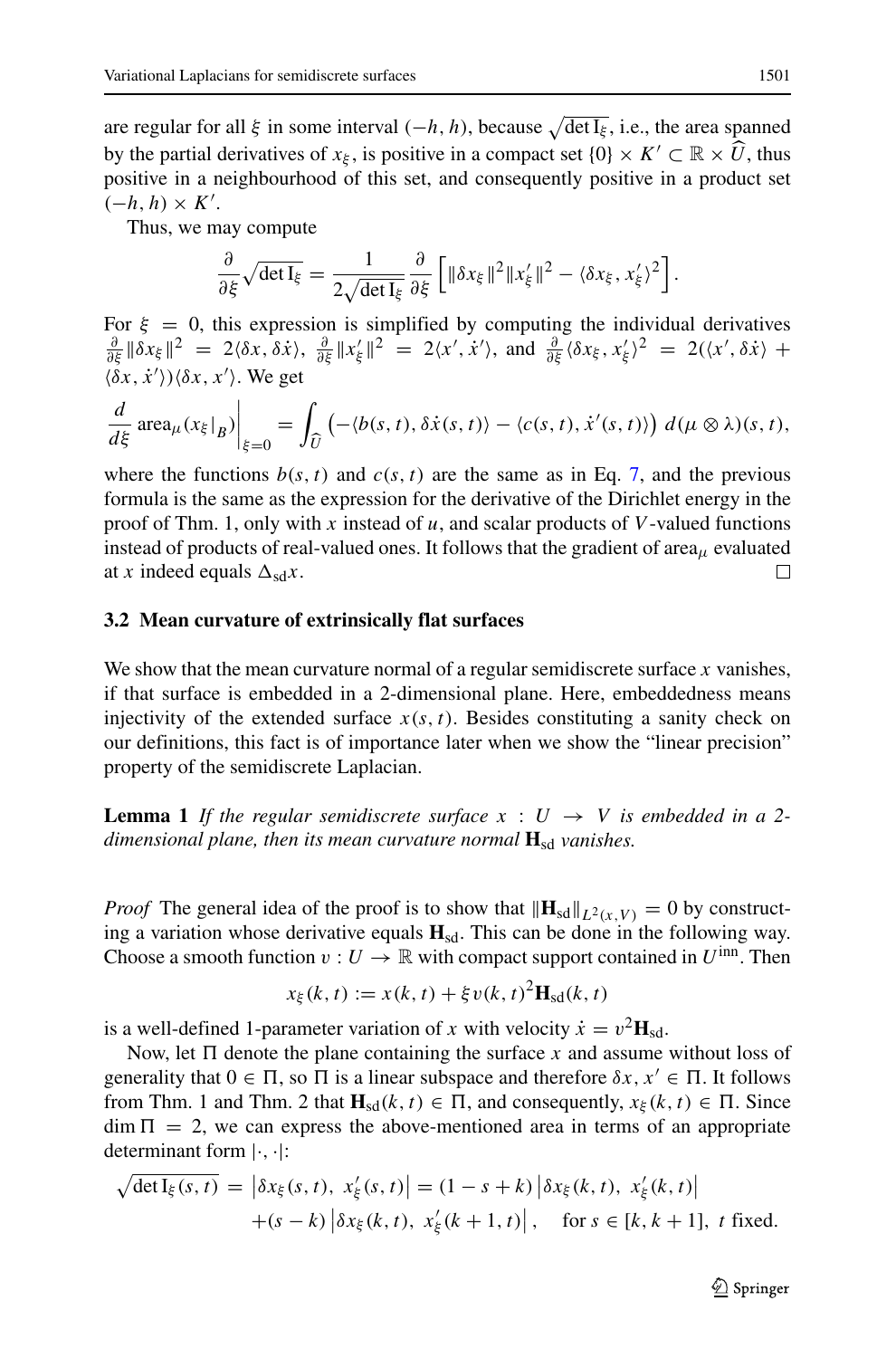By Eq. [4,](#page-4-2) integrating  $\sqrt{\det I_{\xi}}$  over  $[k, k + 1]$  w.r.t.  $d\mu(s)$  is the same as integrating w.r.t. Lebesgue measure. Thus,  $area_{\mu}(x_{\xi}|_{B})$  equals the unsigned Euclidean area. Since the variation  $x_{\xi}$  leaves the boundary of the surface unchanged, area<sub> $\mu$ </sub>( $x_{\xi}|_B$ ) does not depend on *ξ* , and we get

$$
||v\mathbf{H}_{sd}||_{L^{2}(x,V)}^{2} = \left\langle \mathbf{H}_{sd}, v^{2} \mathbf{H}_{sd} \right\rangle_{L^{2}(x,V)} = -\frac{1}{2} \left\langle \nabla \operatorname{area}(x), \dot{x} \right\rangle_{L^{2}(x,V)} = -\frac{1}{2} \left. \frac{d}{d\xi} \operatorname{area}(x_{\xi}|_{B}) \right|_{\xi=0} = 0.
$$

We conclude that  $v\mathbf{H}_{sd}$  vanishes for all *v*, i.e.,  $\mathbf{H}_{sd} = \text{const.} = 0$ .

## <span id="page-11-0"></span>**4 Properties of the semidiscrete Laplacian**

The classical Laplace operator enjoys several properties like linear precision, symmetry, positive semidefiniteness, and an associated maximum principle for harmonic functions. It is natural to ask if they carry over to the purely discrete or semidiscrete cases (for triangle meshes, these core properties turn out to be incompatible for Laplacians whose definition involves the 1-ring neighbourhood of individual vertices; see [\[19\]](#page-18-13)). We start by investigating the kernel of the Laplacian. Surely it contains the constant functions. As to linear functions, we have the following result:

 $\tt Lemma 2$  *For a regular semidiscrete surface x and its corresponding Laplacian*  $\Delta_{\rm sd}$ *and mean curvature normal field* **H**sd*, the following statements are equivalent:*

- (a) All functions  $u(k, t) = L(x(k, t))$  with  $L: V \to \mathbb{R}$  linear are contained in the  $kernel$  *of*  $\Delta_{sd}$ *.*
- (b) *x* is harmonic, i.e.,  $\Delta_{sd}x = \text{const.} = 0$ .
- (c) *x* is a minimal surface, i.e.,  $\mathbf{H}_{sd} = \text{const.} = 0$ .

*Proof* The equivalence of (b) and (c) is Theorem 2. Since the coordinate components of *x* are linear functions of *x*, (a) implies (b). Conversely, any linear function is a linear combination of coordinate functions and a constant, so (b) implies (a).  $\Box$ 

**Corollary 1** *The semidiscrete Laplacian enjoys the linear precision property, i.e., for a regular semidiscrete surface embedded in a 2-dimensional plane, all linear functions are contained in the kernel of the Laplacian.*

*Proof* Combine Lemmas 1 and 2.

We show that our semidiscrete Laplacian is symmetric and positive semidefinite in the  $L^2$  sense, in a way analogous to the well known Laplace-Beltrami operator (see, e.g. [\[15\]](#page-18-14)). This follows directly from the variational definition of the Laplacian.

 $\Box$ 

 $\Box$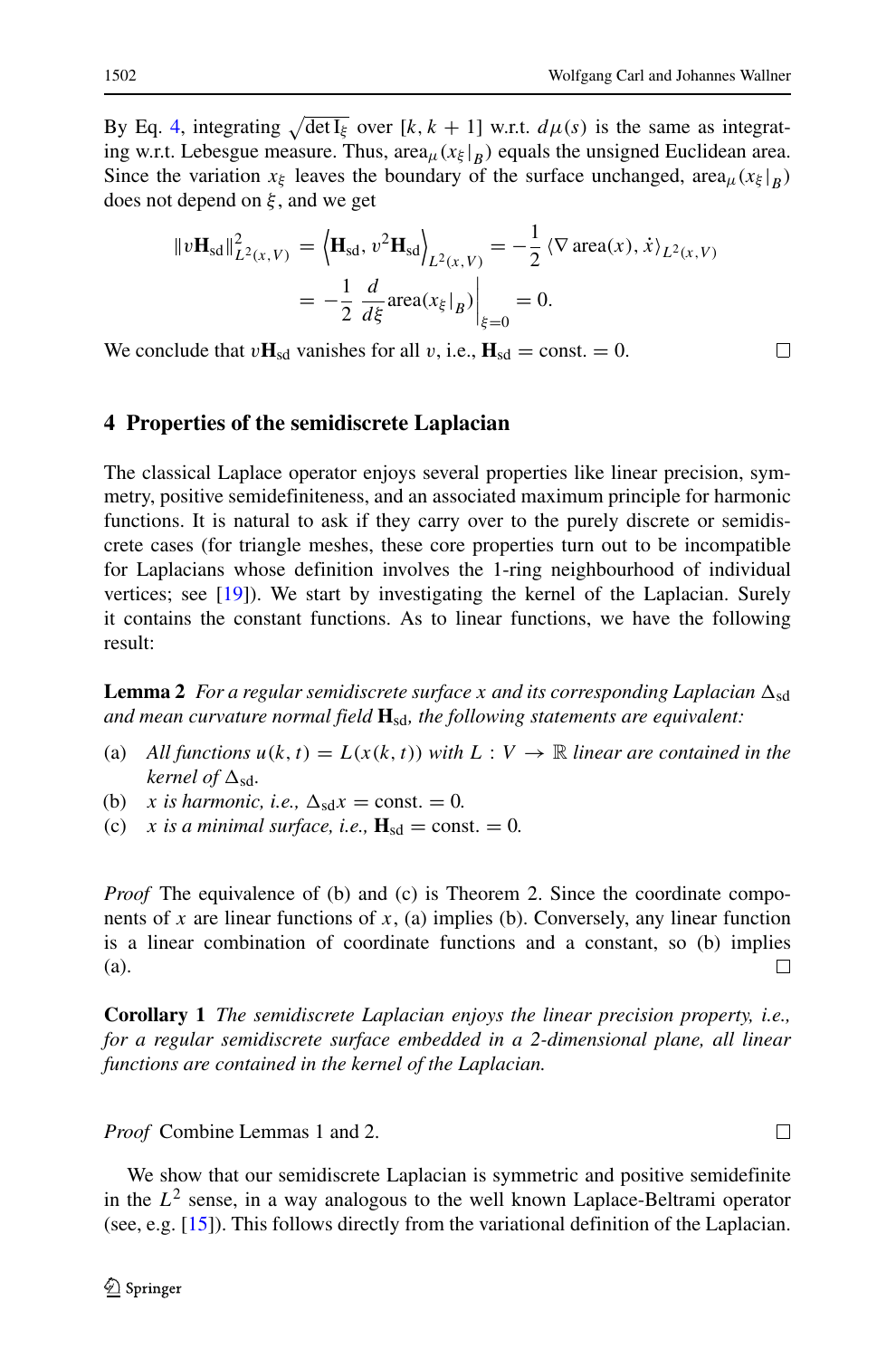${\bf Lemma\,3}$  The semidiscrete Laplace operator  $\Delta_{\rm sd}$  is symmetric and positive semidef*inite. More precisely, for semidiscrete functions u and v, with compact support contained in U*inn*, we have*

$$
\langle \Delta_{\text{sd}} u, v \rangle_{L^2(x)} = \langle u, \Delta_{\text{sd}} v \rangle_{L^2(x)} \quad \text{and} \quad \langle \Delta_{\text{sd}} u, u \rangle_{L^2(x)} = 2E_\mu(u) \ge 0.
$$

*Proof* We use the quadratic form  $\mathcal{E}_{\mu}$  corresponding to the Dirichlet energy (see Definition 3) and compute  $\langle \Delta_{sd} u, v \rangle_{L^2(x)} = \langle \nabla E_\mu(u), v \rangle_{L^2(x)} = \frac{d}{d\xi} E_\mu(u + \xi v)|_{\xi=0}$  $= \frac{d}{d\xi} (\mathcal{E}_{\mu}(u, u) + 2\xi \mathcal{E}_{\mu}(u, v) + \xi^2 \mathcal{E}_{\mu}(v, v))|_{\xi=0} = 2\mathcal{E}_{\mu}(u, v)$ , where we have used the relations given in Definition 5. This implies symmetry and, for  $u = v$ , semidefiniteness. semidefiniteness.

Unfortunately, the maximum principle is not valid for the semidiscrete Laplacian, even for functions on very simple surfaces. This is in contrast to the smooth case, where the maximum principle holds in general; and it is also in contrast to the cotan-Laplacian on triangle meshes (likewise found as gradient of the Dirichlet energy), where a maximum principle holds e.g. if all angles are acute. A counterexample is as follows.

*Example 2* Here we construct a semidiscrete harmonic function *u* with a maximum at the inner point  $(0, 0)$  of the semidiscrete surface  $x(k, t) := (k, t)$ . For this purpose we first derive a more explicit expression for the Laplacian  $\Delta_{sd}u$  of a semidiscrete function *u* on *x*. We extend *x* to  $x(s, t) = (s, t)$  and *u* to the piecewise-linear function  $u(s, t) = \sum_{(k,t) \in \mathbb{Z} \times \mathbb{R}} \varphi(s - k) u(k, t)$ . Then I = diag(1, 1), so by the assumptions [4,](#page-4-2) we get

$$
\mathbf{a}(k,t) = \int_{[k-1,k]\sqcup[k,k+1]} \varphi(s-k)d\mu(s) = 1,
$$
  
\n
$$
\mathbf{b}(k,t) = -\int_{[k-1,k]} \delta u(s,t)d\mu(s) = -\delta u(k-1,t) = u(k,t) - u(k-1,t),
$$
  
\n
$$
\mathbf{c}(k,t) = -\int_{[k-1,k]\sqcup[k,k+1]} \varphi(s-k)u'(s,t)d\mu(s)
$$
  
\n
$$
= -2m_2u'(k,t) - \left(\frac{1}{2} - m_2\right)\left(u'(k-1,t) + u'(k+1,t)\right),
$$

where  $m_2 = \int_{[0,1]} s^2 d\mu_0$  is the second moment of the measure  $\mu_0$ . Hence, in this situation, the Laplacian of *u* is given by

$$
\Delta_{\text{sd}}u(k,t) = 2u(k,t) - u(k-1,t) - u(k+1,t) - 2m_2u''(k,t) - (\frac{1}{2} - m_2) \times (u''(k-1,t) + u''(k+1,t)).
$$

The harmonicity condition  $\Delta_{sd}u = 0$  thus becomes a system of *linear* ODEs for the functions  $t \mapsto u(k, t)$ , where k runs through the integers. Observe that the assumptions [4](#page-4-2) imply  $\frac{1}{4} \leq m_2 \leq \frac{1}{2}$ . The maximum principle obviously holds if  $m_2 = \frac{1}{2}$ , which applies e.g. to the trapezoidal rule. Otherwise, for  $m_2 < \frac{1}{2}$ , we can construct a harmonic function *u* on *x* with a maximum at  $(0, 0)$  as follows. Choosing  $u(0, t) := -t^2$  and assuming symmetry  $u(\pm 1, t) := \phi(t)$ , we find  $\phi(t)$  easily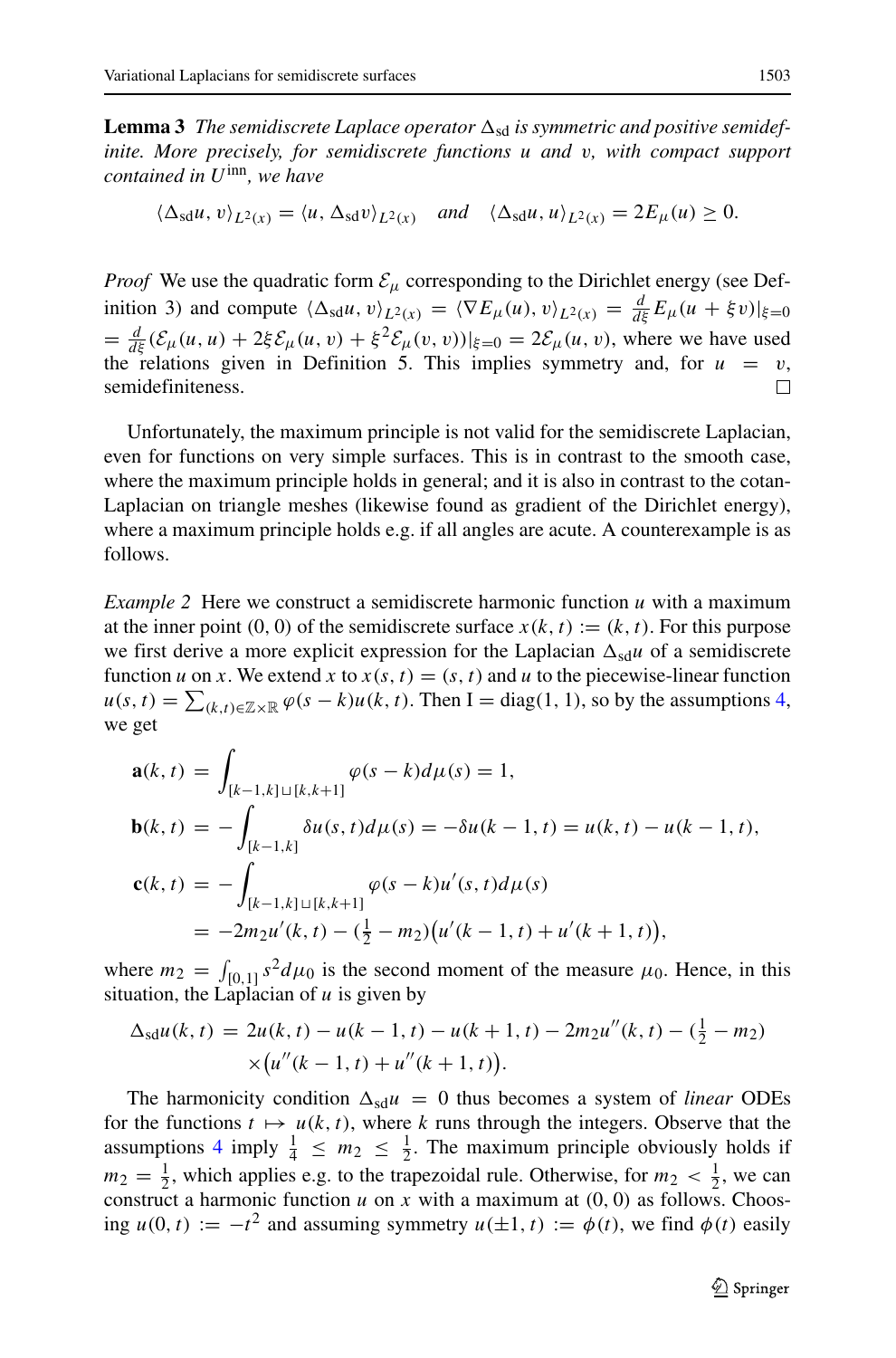as  $\phi(t) = 1 - t^2 + \gamma_1 \cos((\frac{1}{2} - m_2)^{-1/2}t) + \gamma_2 \sin((\frac{1}{2} - m_2)^{-1/2}t)$ . An appropriate choice of constants, e.g.  $\gamma_1 = -2$ ,  $\gamma_2 = 0$ , yields a function  $u(k, t)$ , which undoubtedly has a local maximum in  $u(0, 0) = 0$ . We have thus created a locally defined counterexample to the maximum principle. It can be turned into a globally defined example by constructing  $u(\pm 2, t)$ ,  $u(\pm 3, t)$ , ... such that overall  $\Delta_{sd}u = 0$ : one has to iteratively solve linear ODEs.

## **5 Pointwise convergence / consistency**

In this section we show that the semidiscrete Laplace operator converges pointwise to its smooth counterpart, as the semidiscrete surface converges to a smooth one. In the Finite Elements literature this kind of convergence is called *consistency*, while *convergence* would be reserved for the situation where the solutions of equations involving the semidiscrete Laplacian converge to solutions of equations which involve the continuous Laplacian.

More precisely, the situation in the following theorem is as follows. We fix a point  $p$  on a regular surface  $M$ , which is assumed to have a local parametrization *f*. Without loss of generality,  $p = f(0, 0)$ . Next, we consider the semidiscrete surface

$$
x_{\varepsilon} : (k, t) \mapsto f(\varepsilon k, t), \quad \varepsilon > 0,
$$

which obviously contains the point  $p = x_{\varepsilon}(0, 0)$  and is inscribed in the surface M. Then we analyze the semidiscrete Laplace operator associated with  $x_{\varepsilon}$  and its action on functions  $u_{\varepsilon}$ , and let  $\varepsilon \to 0$ .

**Theorem 3** *Consider a smooth regular surface* M *with parametrization f and a real-valued function u(s, t) which represents a function defined on the surface* M*. Let*  $p = f(0, 0)$ *.* 

*Semidiscretize these objects by defining a semidiscrete surface*  $x_{\varepsilon}(k, t) :=$ *f*( $\varepsilon k$ , t) and a semidiscrete function  $u_{\varepsilon}(k, t) := u(\varepsilon k, t)$ . Then the corresponding *semidiscrete Laplace operator*  $\Delta_{sd}^{\varepsilon}$  *converges to the Laplace-Beltrami operator*  $\Delta_{\mathcal{M}}$ *defined on* M*:*

$$
f, u \in C^2 \implies (\Delta_{\text{sd}}^{\varepsilon} u_{\varepsilon})(0, 0) = (\Delta_{\mathcal{M}} u)(p) + o(1), \text{ as } \varepsilon \to 0.
$$

*In case the measure*  $\mu_0$  *is symmetric in the sense of Eq. [5,](#page-4-3) convergence is improved:* 

$$
f, u \in C^3 \implies (\Delta_{sd}^{\varepsilon} u_{\varepsilon})(0, 0) = (\Delta_{\mathcal{M}} u)(p) + o(\varepsilon), \quad \text{as } \varepsilon \to 0,
$$
  

$$
f, u \in C^4 \implies (\Delta_{sd}^{\varepsilon} u_{\varepsilon})(0, 0) = (\Delta_{\mathcal{M}} u)(p) + \mathcal{O}(\varepsilon^2), \quad \text{as } \varepsilon \to 0.
$$

Theorem 2 immediately implies a convergence statement concerning mean curvature:

**Corollary 2** *In the situation of Theorem 3, the semidiscrete mean curvature normal*  $\mathbf{H}_{\rm sd}^{\varepsilon}$  *on*  $x_{\varepsilon}$  *converges pointwise to its smooth counterpart (with the rate of convergence depending on the smoothness of the parametrization f).*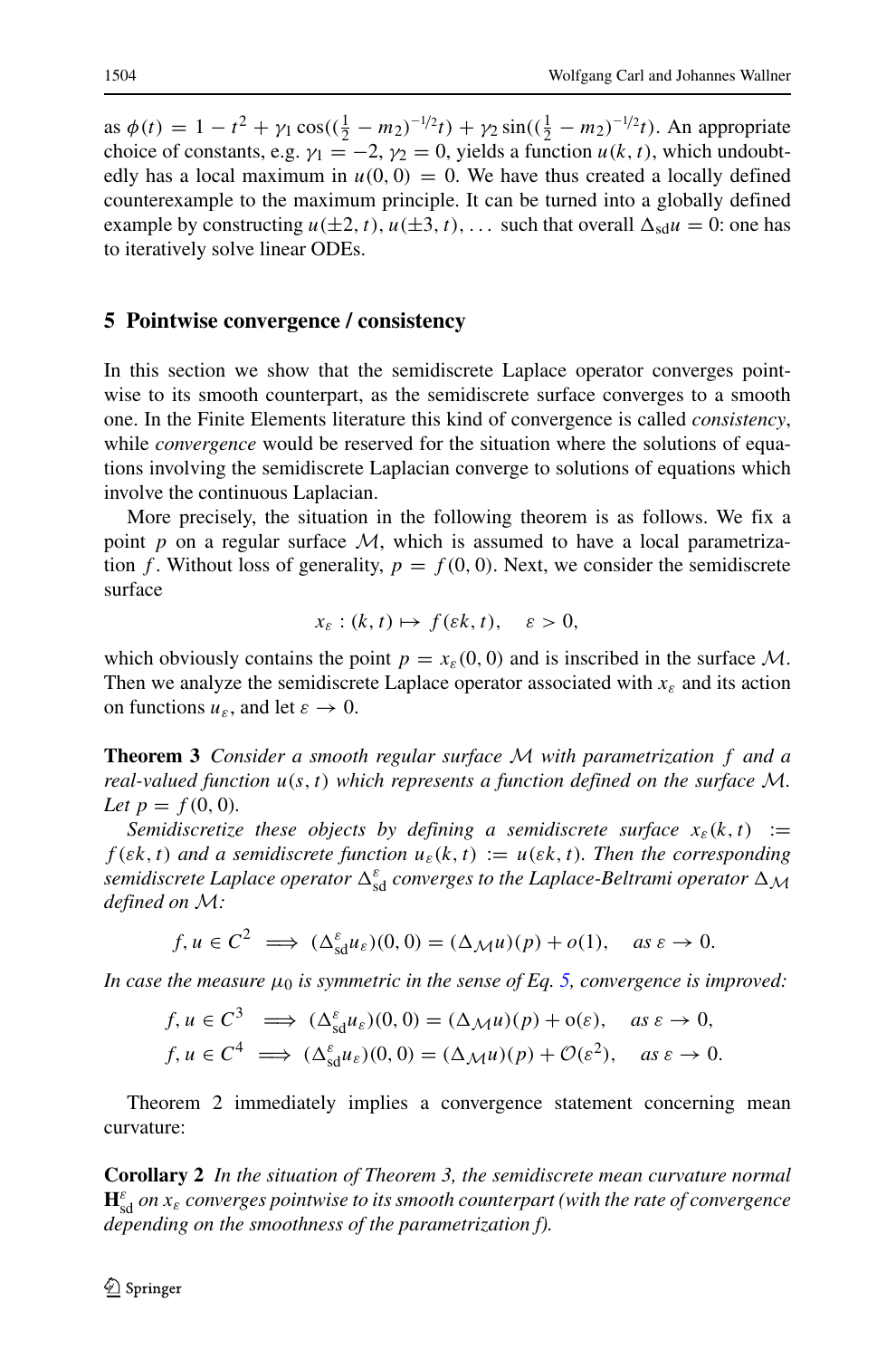*Proof of Theorem 3* We first set up some notation. For differentiation with respect to *s* and *t* we use the notation  $\partial_1$  and  $\partial_2$ , respectively. The coefficients of the first fundamental form are denoted by  $g_{ij} := \langle \partial_i f, \partial_j f \rangle$ . Their determinant is denoted by det I =  $g_{11}g_{22} - g_{12}^2$ . We also use the symbols  $\rho_{ijk} := \langle \partial_i f, \partial_{jk} f \rangle$ .

Step 1: Overview of the proof.

In local coordinates, the Laplacian is expressed as

$$
\Delta_{\mathcal{M}} u = \frac{1}{\mathbf{a}^{\text{cont}}} (\partial_1 \mathbf{b}^{\text{cont}} + \partial_2 \mathbf{c}^{\text{cont}}), \text{ where}
$$

$$
\mathbf{a}^{\text{cont}} = \sqrt{\det I}, \quad \mathbf{b}^{\text{cont}} = \frac{g_{12} \partial_2 u - g_{22} \partial_1 u}{\sqrt{\det I}}, \quad \mathbf{c}^{\text{cont}} = \frac{g_{12} \partial_1 u - g_{11} \partial_2 u}{\sqrt{\det I}}
$$

(see e.g. [\[15,](#page-18-14) p. 18]). On the other hand, the semidiscrete Laplacian  $\Delta_{sd}^{\varepsilon}$  associated with  $x_{\varepsilon}$  is computed, using notation  $\mathbf{a}_{\varepsilon}$ ,  $\mathbf{b}_{\varepsilon}$ ,  $\mathbf{c}_{\varepsilon}$  analogous to Thm. [1,](#page-7-2) as

$$
\Delta_{\rm sd}^{\varepsilon}u_{\varepsilon}(0,0)=\frac{1}{\mathbf{a}_{\varepsilon}}\left(\delta\mathbf{b}_{\varepsilon}+\mathbf{c}_{\varepsilon}'\right)\Big|_{(0,0)}.
$$

We compute Taylor polynomials around  $(0, 0)$  for  $x_{\varepsilon}(\pm 1, 0) = f(\pm \varepsilon, 0)$  and  $u_{\varepsilon}(\pm 1,0) = u(\pm \varepsilon,0)$ , and insert them into this formula. Long computations yield

$$
\frac{\mathbf{a}_{\varepsilon}(0,0)}{\varepsilon}\approx \mathbf{a}^{\text{cont}}(0,0),\ \ \frac{\delta \mathbf{b}_{\varepsilon}(0,0)}{\varepsilon}\approx \partial_1 \mathbf{b}^{\text{cont}}(0,0),\ \ \frac{\mathbf{c}'_{\varepsilon}(0,0)}{\varepsilon}\approx \partial_2 \mathbf{c}^{\text{cont}}(0,0),
$$

where the  $\approx$  symbol means equality up to  $\mathcal{O}(\varepsilon^2)$  in the  $C^4$  case, resp.  $o(\varepsilon)$ in the  $C^3$  case, resp. o(1) in the  $C^2$  case. Having obtained these convergence rates, the proof is complete. It remains to perform the above-mentioned long computations.

Step 2: Taylor expansion of  $x_{\varepsilon}$ ,  $u_{\varepsilon}$  and their derivatives. Note that

$$
x_{\varepsilon}(s,0) = \sum_{k} \varphi(s-k)x_{\varepsilon}(k,0) = \begin{cases} (1+s)f(0,0) - sf(-\varepsilon,0), & \text{if } s \in [-1,0],\\ (1-s)f(0,0) + sf(\varepsilon,0), & \text{if } s \in [0,1]. \end{cases}
$$
(8)

The expression for  $u_{\varepsilon}$  in terms of  $u(\pm \varepsilon, 0)$  is analogous. The Taylor polynomials of  $f(\pm \varepsilon, 0)$  and its derivatives around  $\varepsilon = 0$  are in the  $C^4$  case given by

$$
f(\pm \varepsilon, 0) = f(0, 0) \pm \varepsilon \partial_1 f(0, 0) + \frac{\varepsilon^2}{2} \partial_{11} f(0, 0) \pm \frac{\varepsilon^3}{6} \partial_{111} f(0, 0) + \mathcal{O}(\varepsilon^4),
$$
  
\n
$$
\partial_2 f(\pm \varepsilon, 0) = \partial_2 f(0, 0) \pm \varepsilon \partial_{12} f(0, 0) + \frac{\varepsilon^2}{2} \partial_{112} f(0, 0) + \mathcal{O}(\varepsilon^3).
$$
  
\n
$$
\partial_{22} f(\pm \varepsilon, 0) = \partial_{22} f(0, 0) \pm \varepsilon \partial_{122} f(0, 0) + \mathcal{O}(\varepsilon^2).
$$

The remainder terms  $\mathcal{O}(\varepsilon^{j})$  in the individual formulas have to be replaced by  $o(\varepsilon^{j-1})$  in the  $C^3$  case. In the  $C^2$  case, the terms containing third order partial derivatives of *f* have to be replaced by  $o(\varepsilon^{j-2})$ . There are analogous expressions for  $u(\pm \varepsilon, 0)$  and its derivatives.

Step 3: Taylor expansion of the area element. For sufficiently small  $\varepsilon > 0$ , we consider the first fundamental form I*<sup>ε</sup>* associated with the piecewise-ruled surface  $x_{\varepsilon}$  and look at the quantity

$$
\alpha(\varepsilon, s) = \sqrt{\det I_{\varepsilon}(s, 0)}, \quad s \in [-1, 1].
$$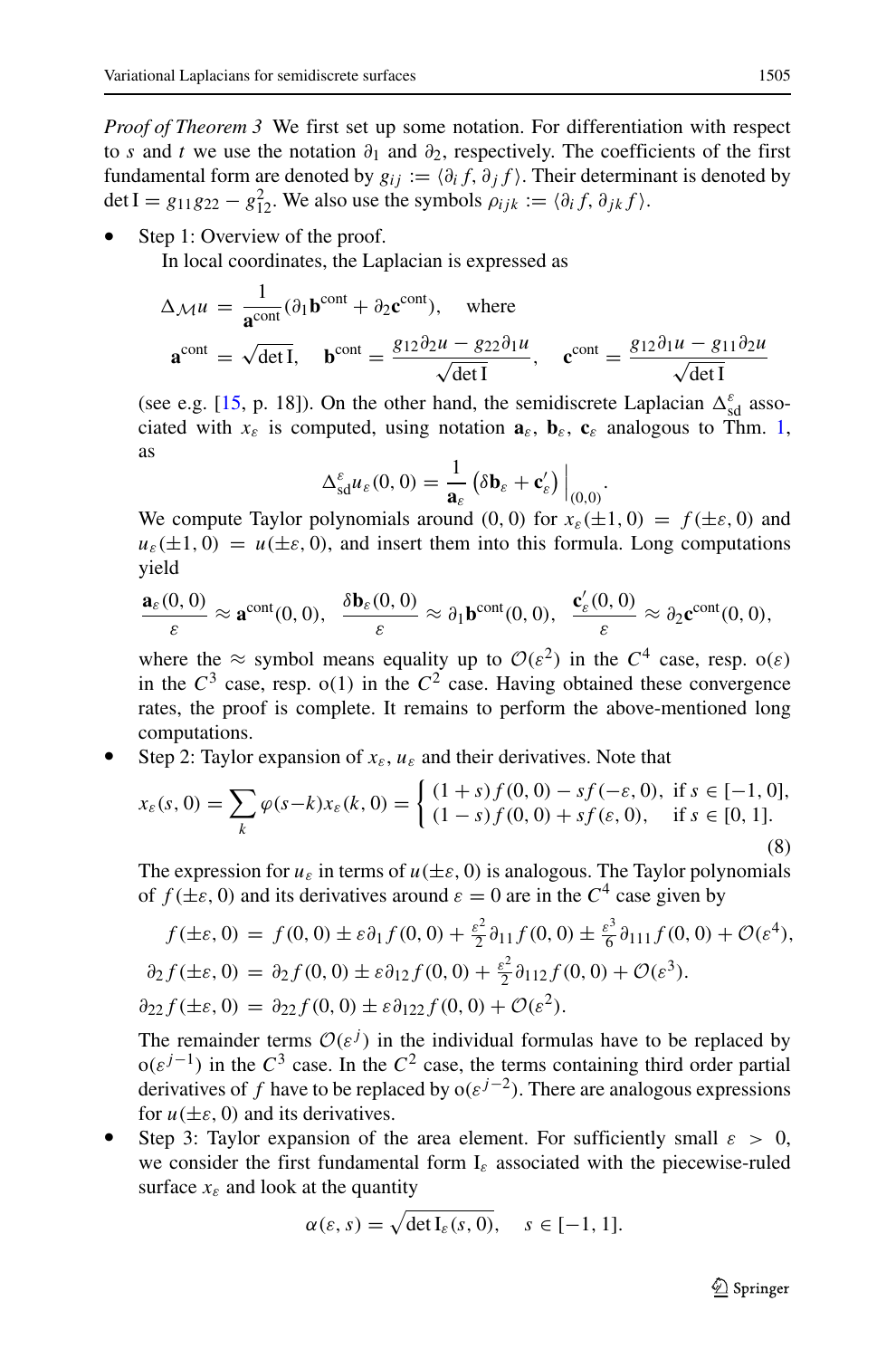Note that, for  $s \in [0, 1]$ , det  $I_{\varepsilon}(s, 0)$  is the Gram determinant of vectors

$$
\delta x_{\varepsilon}(s,0) = f(\varepsilon,0) - f(0,0), \; x'_{\varepsilon}(s,0) = (1-s)\partial_2 f(0,0) + s\partial_2 f(\varepsilon,0).
$$

In the  $C<sup>4</sup>$  case, a simple computation and taking square roots by means of the binomial series yields

$$
\det I_{\varepsilon}(s, 0) = \varepsilon^{2} \left( \alpha_{1} + \varepsilon (\alpha_{2} + s \alpha_{3}) + \varepsilon^{2} \alpha_{4} + \mathcal{O}(\varepsilon^{3}) \right), \quad \text{as } \varepsilon \to 0,
$$
\n
$$
\alpha_{1} = \det I \big|_{(0,0)}, \ \alpha_{2} = (g_{22}\rho_{111} - g_{12}\rho_{211}) \big|_{(0,0)}, \ \alpha_{3} = 2(g_{11}\rho_{212} - g_{12}\rho_{112}) \big|_{(0,0)},
$$
\n
$$
\alpha(\varepsilon, s) = |\varepsilon| \left( \alpha_{1}^{1/2} + \frac{\varepsilon}{2} \frac{\alpha_{2} + s \alpha_{3}}{\alpha_{1}^{1/2}} + \frac{\varepsilon^{2}}{8} \frac{4\alpha_{1}\alpha_{4} - (\alpha_{2} + s \alpha_{3})^{2}}{\alpha_{1}^{3/2}} + \mathcal{O}(\varepsilon^{3}) \right).
$$

In the  $C^3$  case, the remainder term is  $o(\varepsilon^2)$ , while in the  $C^2$  case, the terms involving  $\varepsilon^2$  have to be replaced by  $o(\varepsilon)$ . For  $s \in [-1, 0]$ , the situation is analogous.

• Step 4: The relation between  $\mathbf{a}_{\varepsilon}$  and  $\mathbf{a}^{\text{cont}}$ . Our aim is to give a proof of  $\frac{1}{\varepsilon} \mathbf{a}_{\varepsilon}(0,0)$  $\approx a^{\text{cont}}(0, 0)$ , where the meaning of "≈" is equality up to an error term depending on the differentiability class of the objects involved. The relation  $\alpha(\varepsilon, -\varepsilon)$  = *α(*−*ε, s)* yields

$$
\mathbf{a}_{\varepsilon}(0,0) = \int_{[-1,0]} (1+s)\alpha(\varepsilon,s) d\mu(s) + \int_{[0,1]} (1-s)\alpha(\varepsilon,s) d\mu(s)
$$
  
= 
$$
\int_{[0,1]} s\alpha(-\varepsilon, 1-s) + (1-s)\alpha(\varepsilon, s) d\mu(s)
$$
  
= 
$$
|\varepsilon| \int_{[0,1]} (\alpha_1^{1/2} + \frac{\varepsilon}{2} (1-2s)\alpha_2 \alpha_1^{-1/2} + O(\varepsilon^2)) d\mu(s)
$$

in the  $C^3$  and  $C^4$  cases, and the same formula with remainder term  $o(\varepsilon)$  in the *C*<sup>2</sup> case. Now Eq. [4](#page-4-2) yields  $\int_{[0,1]} (1 - 2s) d\mu(s) = 0$ , so the result follows.

Example 1. How Eq. + yields  $J_{[0,1]}(1 + 2s)a\mu(s) = 0$ , so the result follows.<br>• Step 5: Relation between  $\mathbf{b}_{\varepsilon}$  and  $\mathbf{b}^{\text{cont}}$ . With computations similar to those of the previous Step 4, it is not difficult to see that

<span id="page-15-0"></span>
$$
\delta \mathbf{b}_{\varepsilon}(0,0) = \mathbf{b}_{\varepsilon}(1,0) - \mathbf{b}_{\varepsilon}(0,0) = \int_{[0,1]} \left( \frac{\beta(-\varepsilon, 1-s)}{\alpha(-\varepsilon, 1-s)} + \frac{\beta(\varepsilon, s)}{\alpha(\varepsilon, s)} \right) d\mu_0(s),\tag{9}
$$

where  $\beta(\varepsilon, s) := \langle \delta x_{\varepsilon}, x_{\varepsilon}' \rangle u_{\varepsilon}' - ||x_{\varepsilon}'||^2 \delta u_{\varepsilon} \Big|_{(0,0)}$  is expressed as

$$
\beta(\varepsilon, s) = \langle f(\varepsilon, 0) - f(0, 0), (1 - s)\partial_2 f(0, 0) + s\partial_2 f(\varepsilon, 0) \rangle
$$
  
.
$$
\cdot ((1 - s)\partial_2 u(0, 0) + s\partial_2 u(\varepsilon, 0))
$$
  

$$
- \|(1 - s)\partial_2 f(0, 0) + s\partial_2 f(\varepsilon, 0)\|^2 (u(\varepsilon, 0) - u(0, 0)), \text{ for } s \in [0, 1].
$$

Note that  $\beta(\varepsilon, -s) = -\beta(-\varepsilon, s)$  and  $\alpha(\varepsilon, -s) = \alpha(-\varepsilon, s)$  for  $s \in [0, 1]$ . Assuming symmetry of the measure  $\mu_0$ , this simplifies to

$$
\delta \mathbf{b}_{\varepsilon}(0,0) = \int_{[0,1]} \left( \frac{\beta(-\varepsilon,s)}{\alpha(-\varepsilon,s)} + \frac{\beta(\varepsilon,s)}{\alpha(\varepsilon,s)} \right) d\mu_0(s).
$$

 $\mathcal{D}$  Springer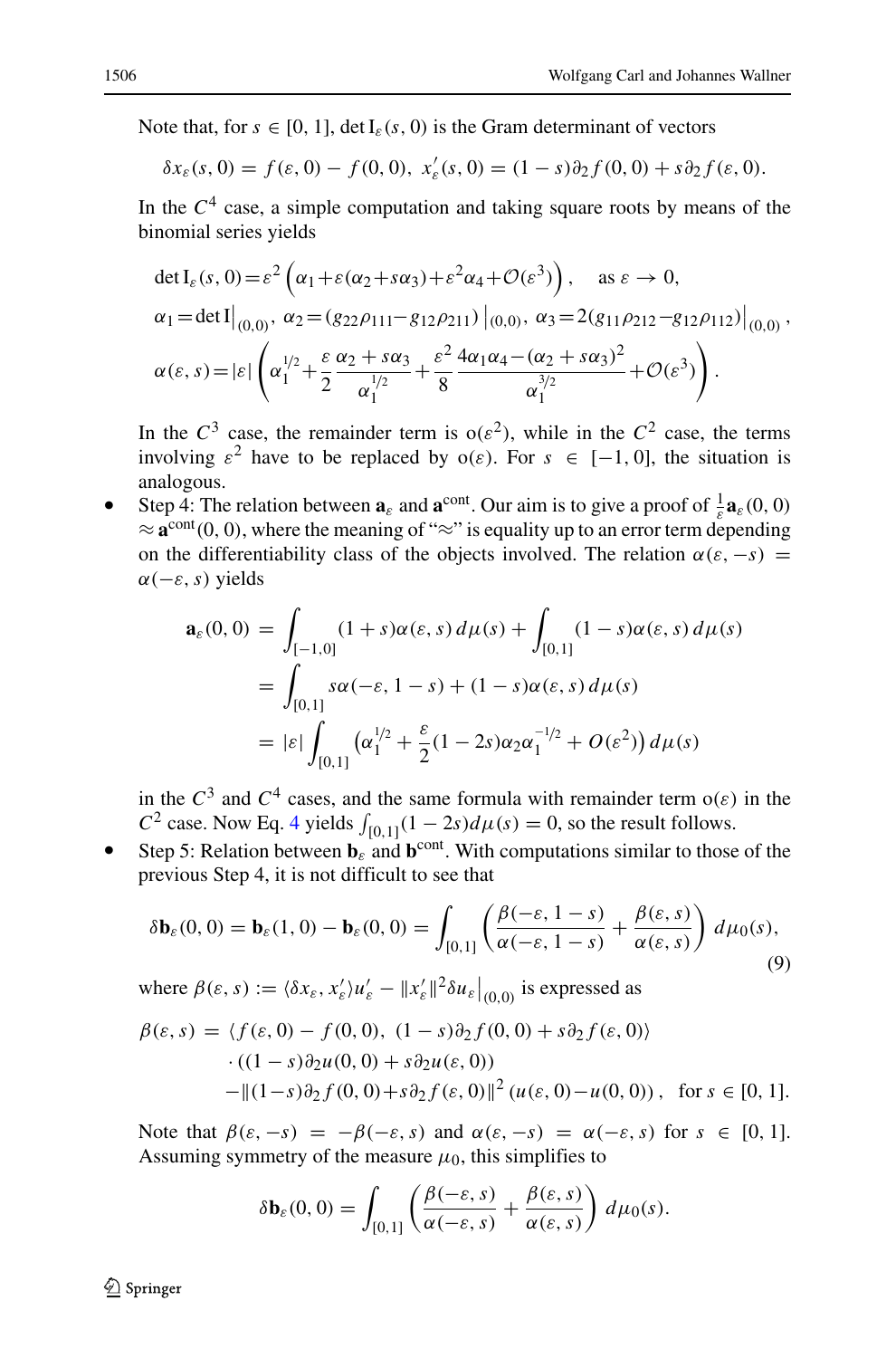Inserting Taylor polynomials yields the expansion (for the *C*<sup>3</sup> case)

$$
\beta(\varepsilon, s) = \varepsilon \beta_1 + \varepsilon^2 (\beta_2 + s \beta_3) + \varepsilon^3 \beta_4 + o(\varepsilon^3), \text{ where}
$$
  
\n
$$
\beta_1 = g_{12} \partial_2 u - g_{22} \partial_1 u \bigg|_{0,0}, \quad \beta_2 = \frac{1}{2} (\rho_{211} \partial_2 u - g_{22} \partial_{11} u) \bigg|_{0,0},
$$
  
\n
$$
\beta_3 = (\rho_{112} \partial_2 u - 2\rho_{212} \partial_1 u + g_{12} \partial_{12} u) \bigg|_{0,0}.
$$

This leads to

$$
\frac{\beta(-\varepsilon,s)}{\alpha(-\varepsilon,s)}+\frac{\beta(\varepsilon,s)}{\alpha(\varepsilon,s)}=\frac{\varepsilon^3\left(2(\beta_2+s\beta_3)\alpha_1^{1/2}-\beta_1(\alpha_2+s\alpha_3)\alpha_1^{-1/2}\right)+o(\varepsilon^4)}{\varepsilon^2\alpha_1+o(\varepsilon^3)}.
$$

Integration with respect to  $d\mu(s)$  and substituting the definitions of  $\alpha_j$ ,  $\beta_j$ eventually yields

$$
\frac{\delta \mathbf{b}_{\varepsilon}(0,0)}{\varepsilon} = \frac{2\beta_2 + \beta_3}{\alpha_1^{1/2}} - \frac{\beta_1(\alpha_2 + \frac{1}{2}\alpha_3)}{\alpha_1^{3/2}} + o(\varepsilon) = \partial_1 \mathbf{b}^{\text{cont}}(0,0) + o(\varepsilon).
$$

In the  $C^4$  case the remainder term is  $\mathcal{O}(\varepsilon^2)$ , whereas in the  $C^2$  case, where symmetry of the measure is not required, the integral on the right hand side of Eq. [9](#page-15-0) does not simplify as shown above, and we only get a remainder term of  $o(1)$ .

• Step 6: Computing the derivative of  $c(k, t)$ . The following explicit formula, which is found by differentiating the definition of  $c(k, t)$ , is needed later:

$$
\frac{d\mathbf{c}(k,t)}{dt} = \int_{[k-1,k]\sqcup[k,k+1]} \varphi(s-k) \frac{\partial}{\partial t} \left( \frac{\langle \delta x, x' \rangle \delta u - \|\delta x\|^2 u'}{\det I^{1/2}} \right) d\mu(s)
$$

$$
= \int_{[k-1,k]\sqcup[k,k+1]} \varphi(s-k) \left( \frac{c^*(s,t)}{\det I^{1/2}} - \frac{c^{**}(s,t)}{\det I^{3/2}} \right) d\mu(s), \quad \text{where}
$$

$$
c^* := ((\delta x', x') + \langle \delta x, x'' \rangle) \delta u + \langle \delta x, x' \rangle \delta u' - 2 \langle \delta x, \delta x' \rangle u' - ||\delta x||^2 u'',
$$
  

$$
c^{**} := ((\delta x, x')\delta u - ||\delta x||^2 u') \Big[ \langle x', x'' \rangle ||\delta x||^2 - (\langle \delta x', x' \rangle + \langle \delta x, x'' \rangle) \langle \delta x, x' \rangle
$$
  

$$
+ \langle \delta x, \delta x' \rangle ||x'||^2 \Big].
$$

Step 7: Relation between  $c_{\varepsilon}$  and  $c^{\text{cont}}$ . We use the notation of Step 6 to introduce the symbols  $\gamma^*(\varepsilon, s)$ ,  $\gamma^{**}(\varepsilon, s)$ , which arise from the functions  $c^*$ ,  $c^{**}$ , resp., by substituting  $x_{\varepsilon}$  for *x* and  $u_{\varepsilon}$  for *u*, and letting  $t = 0$ . Note that  $\gamma^*(\varepsilon, -s) =$  $\gamma^*(-\varepsilon, s)$  and the same for  $\gamma^{**}$ , for  $s \in [0, 1]$ . With a computation similar to Step 4, it is easy to see that  $\mathbf{c}'_{\varepsilon}(0,0)$  is expressed as

$$
\int_{[0,1]} s \frac{\gamma^*(-\varepsilon, 1-s)}{\alpha(-\varepsilon, 1-s)} + (1-s) \frac{\gamma^*(\varepsilon, s)}{\alpha(\varepsilon, s)} - s \frac{\gamma^{**}(-\varepsilon, 1-s)}{\alpha(-\varepsilon, 1-s)^3} - (1-s) \frac{\gamma^{**}(\varepsilon, s)}{\alpha(\varepsilon, s)^3} d\mu_0(s).
$$

Assuming symmetry of the measure  $\mu_0$ , this expression simplifies to

$$
\int_{[0,1]} (1-s) \left( \frac{\gamma^*(-\varepsilon,s)}{\alpha(-\varepsilon,s)} + \frac{\gamma^*(\varepsilon,s)}{\alpha(\varepsilon,s)} \right) - (1-s) \left( \frac{\gamma^{**}(-\varepsilon,s)}{\alpha(-\varepsilon,s)^3} + \frac{\gamma^{**}(\varepsilon,s)}{\alpha(\varepsilon,s)^3} \right) d\mu_0(s).
$$

2 Springer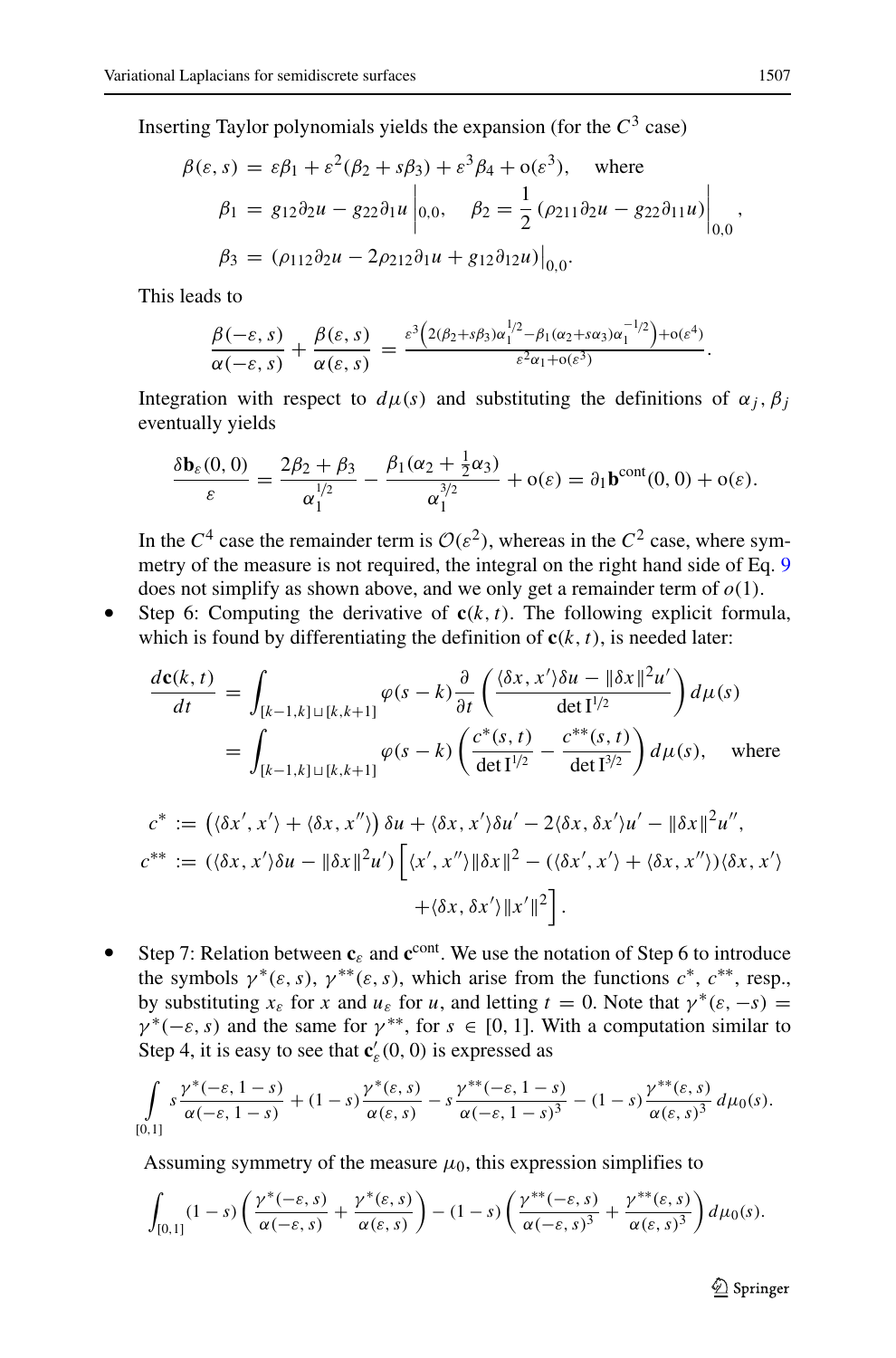In the same manner as before we get the expansions

$$
\gamma^*(\varepsilon, s) = \varepsilon^2 \gamma_1^* + \varepsilon^3 (\gamma_2^* + s \gamma_3^*) + o(\varepsilon^3),
$$
  

$$
\gamma^{**}(\varepsilon, s) = \varepsilon^4 \gamma_1^{**} + \varepsilon^5 (\gamma_2^{**} + s \gamma_3^{**}) + o(\varepsilon^5),
$$

where

$$
\gamma_1^* = ((\rho_{122} + \rho_{212})\partial_1 u + g_{12}\partial_{12} u - 2\rho_{112}\partial_2 u - g_{11}\partial_2 u)\Big|_{(0,0)},
$$
  
\n
$$
\gamma_1^{**} = (g_{12}\partial_1 u - g_{11}\partial_2 u) (\rho_{112}g_{22} + \rho_{222}g_{11} - (\rho_{212} + \rho_{122})g_{12})\Big|_{(0,0)}.
$$

This leads to

$$
\frac{\gamma^*(-\varepsilon,s)}{\alpha(-\varepsilon,s)} + \frac{\gamma^*(\varepsilon,s)}{\alpha(\varepsilon,s)} = \frac{1}{\varepsilon^2 \alpha_1 + o(\varepsilon^3)} \left( \varepsilon^3 2 \gamma_1^* \alpha_1^{1/2} + o(\varepsilon^4) \right) = \varepsilon \frac{2 \gamma_1^*}{\alpha_1^{1/2}} + o(\varepsilon^2),
$$
\n
$$
\frac{\gamma^{**}(-\varepsilon,s)}{\alpha(-\varepsilon,s)^3} + \frac{\gamma^{**}(\varepsilon,s)}{\alpha(\varepsilon,s)^3} = \frac{1}{\varepsilon^6 \alpha_1^3 + o(\varepsilon^7)} \left( \varepsilon^7 2 \gamma_1^{**} \alpha_1^{3/2} + o(\varepsilon^8) \right) = \varepsilon \frac{2 \gamma_1^{**}}{\alpha_1^{3/2}} + o(\varepsilon^2).
$$

Using property [\(4\)](#page-4-2) of the measure  $\mu_0$  for integration, and substituting the definitions of  $\alpha_1$ ,  $\gamma_1^*$ ,  $\gamma_1^{**}$ , one eventually gets

$$
\frac{\mathbf{c}'_{\varepsilon}(0,0)}{\varepsilon} = \frac{\gamma_1^*}{\alpha_1^{1/2}} - \frac{\gamma_1^{**}}{\alpha_1^{3/2}} + o(\varepsilon) = \partial_2 \mathbf{c}^{\text{cont}}(0,0) + o(\varepsilon).
$$

This result applies to the  $C^3$  case. In the  $C^4$  case, one more term in the Taylor polynomials becomes available, and the remainder term in the formula above becomes  $\mathcal{O}(\varepsilon^2)$  instead of  $o(\varepsilon)$ . In the  $C^2$  case, where symmetry of the measure  $\mu_0$  is not required, we only get o*(*1*)* (the details are omitted). The estimates of steps 4, 5, and 7 together conclude the proof. П

**Acknowledgments** This research was supported by the DFG Collaborative Research Center, TRR 109, "Discretization in Geometry and Dynamics" and the Doctoral Program "Discrete Mathematics" through grants I 706-N26 and W1230 of the Austrian Science Fund (FWF).

**Open Access** This article is distributed under the terms of the Creative Commons Attribution 4.0 International License [\(http://creativecommons.org/licenses/by/4.0/\)](http://creativecommons.org/licenses/by/4.0/), which permits unrestricted use, distribution, and reproduction in any medium, provided you give appropriate credit to the original author(s) and the source, provide a link to the Creative Commons license, and indicate if changes were made.

## **References**

- <span id="page-17-0"></span>1. Alexa, M., Wardetzky, M.: Discrete Laplacians on general polygonal meshes. ACM Trans. Graph. **30**(4), 102:1–102:10 (2011)
- 2. Belkin, M., Sun, J., Wang, Y.: Discrete Laplace Operator on Meshed Surfaces. In: Proc. of the 24th Annual Symposium on Computational Geometry, pp. 278–287. ACM (2008)
- <span id="page-17-1"></span>3. Bobenko, A., Springborn, B.: A discrete Laplace-Beltrami operator for simplicial surfaces. Discret. Comput. Geom. **38**(4), 740–756 (2007)
- <span id="page-17-2"></span>4. Bobenko, A.I., Suris, Y.B.: Discrete differential geometry. American Math. Soc. (2008)
- <span id="page-17-4"></span>5. Carl, W.: A Laplace operator on semi-discrete surfaces. Found. Comput. Math. (2015)
- <span id="page-17-3"></span>6. do Carmo, M.P.: Differential geometry of curves and surfaces. Prentice-Hall (1976)